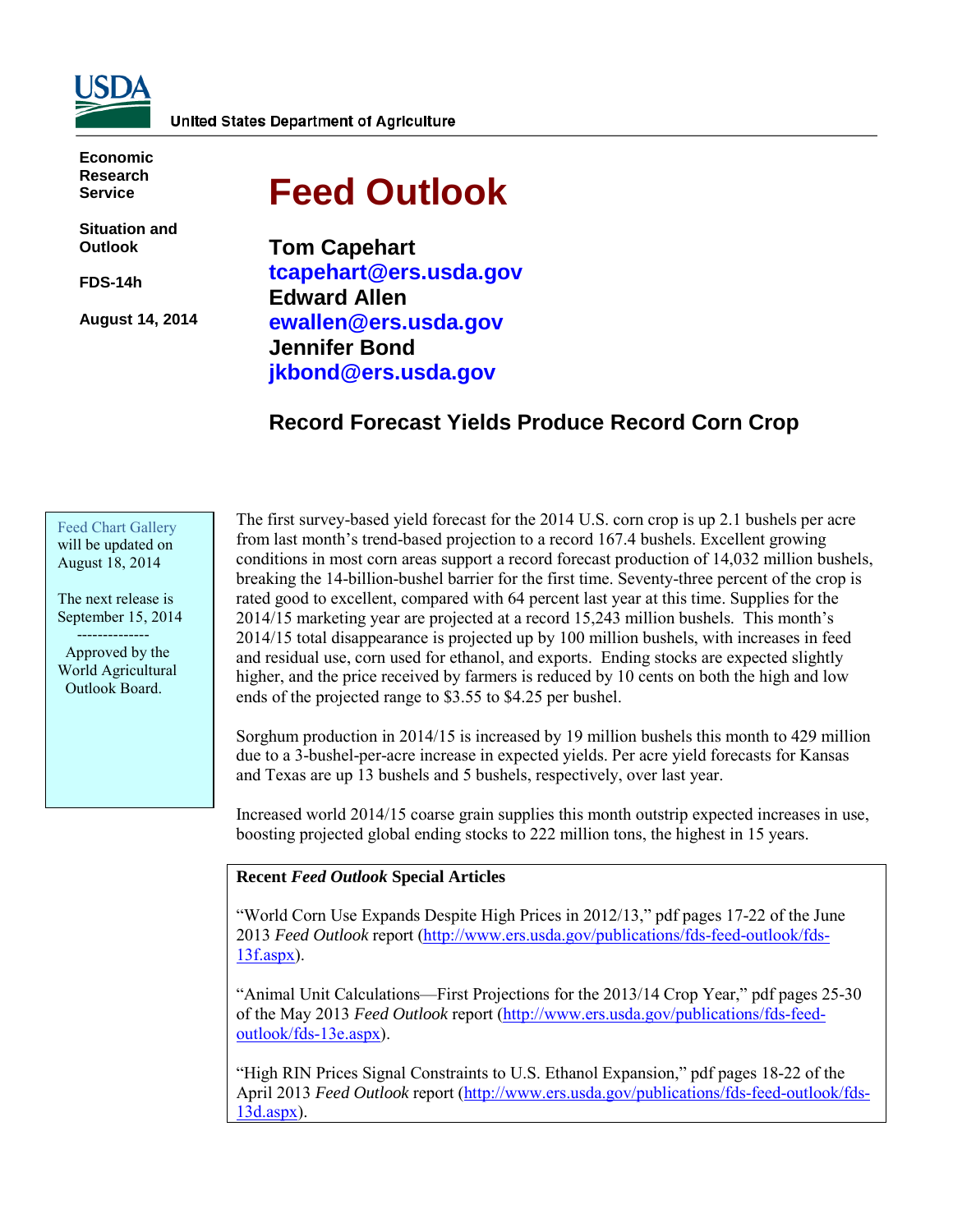# *U.S. Feed Grain Production Projected at Record Levels*

The USDA National Agricultural Statistics Service (NASS) *Crop Production*  report, released on August 12<sup>th</sup>, provided the first survey-based yield forecast for the 2014/15 U.S. corn crop. The record high yield forecast of 167.4 bushels per acre is a result of excellent growing conditions throughout the growing area. This yield is the highest since the 164.7-bushel-per-acre yield of 2009/10. Last season's yield was 158.8 bushels per acre. If realized, production on the 83.8 million acres expected to be harvested will reach a record 14,032 million bushels, besting last season's crop, also a record, by 107 million bushels. Area harvested for grain is unchanged from the June forecast but is down 4 percent from 2013.

Illinois, Iowa, Arkansas, and Indiana are forecast to have the highest yields of the top 20 corn-producing States in 2014/15 at 188, 185, 180, and 179 bushels per acre, respectively. Iowa, Illinois, Nebraska, and Minnesota are forecast to be the top corn producers, with production in each State exceeding 1.5 billion bushels. These four States are also expected to account for slightly more than half of U.S. production.

The NASS August 11<sup>th</sup> *Crop Progress* report indicated that 73 percent of the corn crop was rated good to excellent, compared with 64 percent last year at this time. Among major producing States, Illinois had 82 percent and Iowa had 76 percent in the good-to-excellent range.

# *Corn Feed and Residual Use Up by 50 Million Bushels*

The 2014/15 feed and residual use for the four feed grains plus wheat on a September-August year is projected at 144.1 million tons, compared with 142.6 million forecast last month. The increase is due to increased feed and residual for corn, sorghum, barley, and wheat. For 2013/14, the feed and residual estimate for four feed grains plus wheat was raised to 137.1 million tons from last month's 136.5 million. Total grain consuming animal units (GCAUs) are projected 0.6 million units lower than last month at 89.6 million due to livestock and poultry being fed to higher weights. GCAUs per ton of feed and residual are projected 1.6 tons per GCAU in 2014/15, unchanged from last month and incrementally higher than 2013/14.

# *Ethanol Boosts Food, Seed and Industrial Use*

Food, seed, and industrial (FSI) use of corn is expected to total 6,505 million bushels for 2013/14. Fuel ethanol is projected to account for 79 percent of corn use for FSI. Forecast corn use for ethanol was increased 45 million bushels to 5,120 million from last month. Weekly Energy Information Administration reports have shown higher ethanol production in recent weeks. Margins have been favorable for ethanol producers as corn prices have been low and ethanol's price relative to gasoline is favorable. Until recently, distillers' dried grains (DDG) added significantly to profit margins, but prices for the feed product have fallen sharply as China expanded restrictions on DDG imports from the United States.

Corn used in 2013/14 for other FSI categories (starch, high fructose corn syrup (HFCS), and glucose and dextrose) are unchanged this month.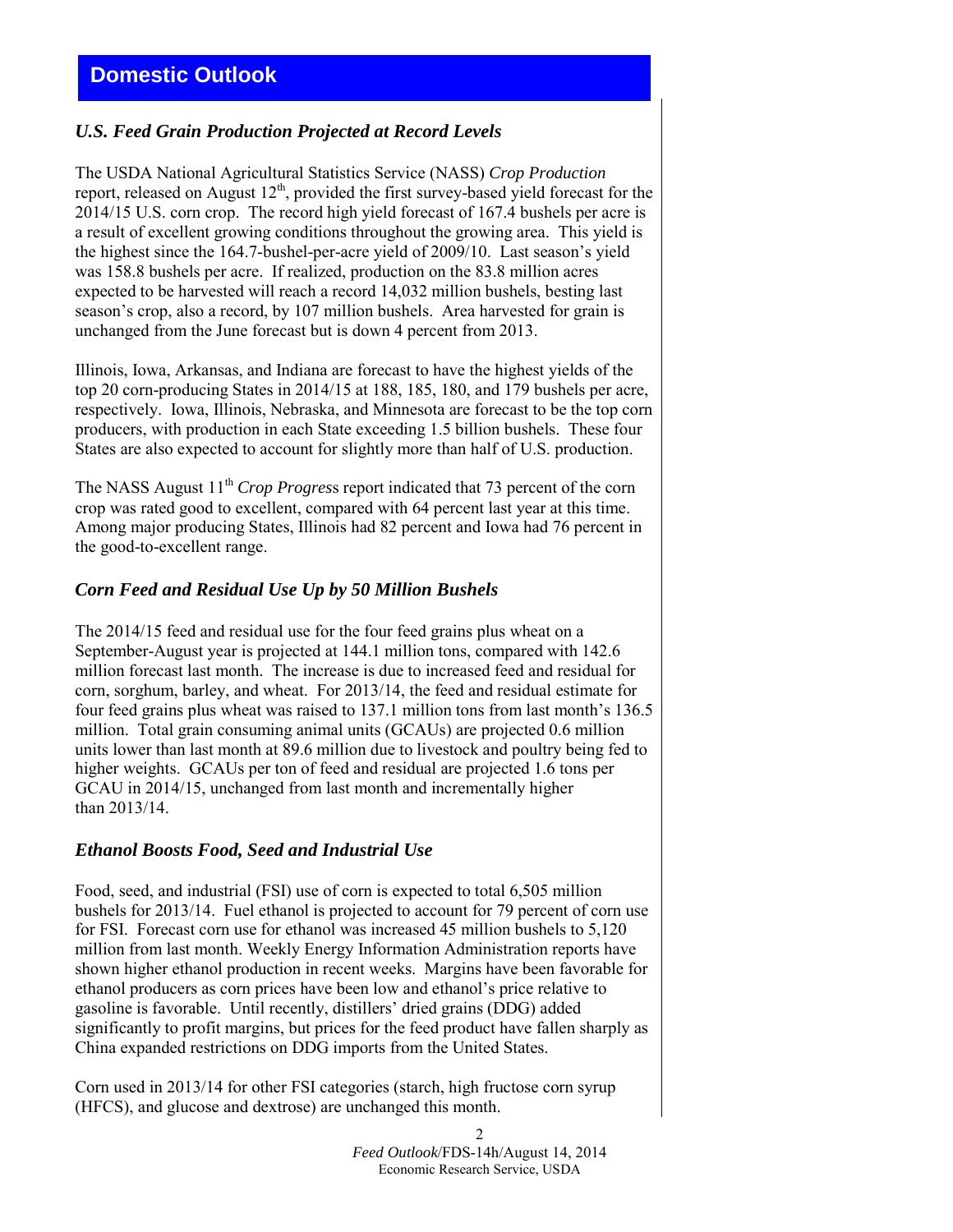FSI use of corn in 2014/15 is projected at 6,460 million bushels this month, with ethanol expected to take the same share of corn as in 2013/14. This month, the corn use for ethanol forecast is raised 25 million bushels to 5,075 million in response to lower corn prices, improved profit margins, and improved export prospects due to tight ethanol supplies in Brazil.

# *Feed and Residual Use for 2014/15 Expected Higher*

Projected corn feed and residual use for 2014/15 is 5,250 million bushels, up 50 million from last month. Production forecasts are raised for beef, pork, and broilers as lower feed prices encourage producers to raise animals to heavier weights.

# *Projected Exports Raised 25 Million Bushels for 2014/15*

Corn exports for 2014/15 are projected 25 million bushels higher to 1,725 million. More of Argentina's old-crop corn exports are expected to occur in 2013/14, creating additional opportunities for U.S. new-crop exports in 2014/15. Exports for the 2013/14 crop year are raised by 20 million bushels, reflecting year-to-date pace of shipments. At 1,920 million bushels, exports are 2.6 times the level reported for the drought-affected 2012/13 marketing year when just 730 million bushels were exported.

With 2014/15 corn supplies projected at 15,243 million bushels and projected total use of 13,435 million, carryout is expected to rise to 1,808 million, 627 million over expected ending stocks for 2013/14.

# *Back-Year Adjustments Made*

Several minor changes to back-year corn balance sheet figures are made this month to imports, exports, and feed and residual use following revisions to official trade data by the U.S. Census Bureau. Imports are changed as follows: 29.373 (2011/12); 159.947 (2012/13), all in million bushels. Export figures are revised as follows: 1,830.925 (2010/11); 1,540.996 (2011/12); 730.082 (2012/13), also in million bushels. Revised feed and residual estimates in million bushels are now 4,798.229 (2010/11); 4,558.186 (2011/12); 4,324.734 (2012/13).

# *Corn Prices Slip on Higher 2014 Yield Forecast*

The projected season-average farm price for corn is lowered 10 cents at both ends of the range to \$3.55 to \$4.25 per bushel. At the midpoint of \$3.90 per bushel, farm prices are expected to be the lowest since the 2009/10 marketing year when corn brought \$3.55 per bushel. The price range for the 2013/14 crop is tightened this month by \$0.05 on the low and high end of the range to \$4.40 and \$4.50 per bushel.

# *Favorable Conditions Lift Sorghum Yields, Production*

Favorable growing conditions have helped to lift U.S. sorghum yields from the June projection of 64.1 bushels per acre to 67.1 bushels per acre, an increase of 5 percent. Year-to-year yield gains have been significant in the major sorghumproducing States of Kansas and Texas, where projected yields have risen by 13 and 5 bushels per acre, respectively, on the year. Despite a 2-percent year-to-year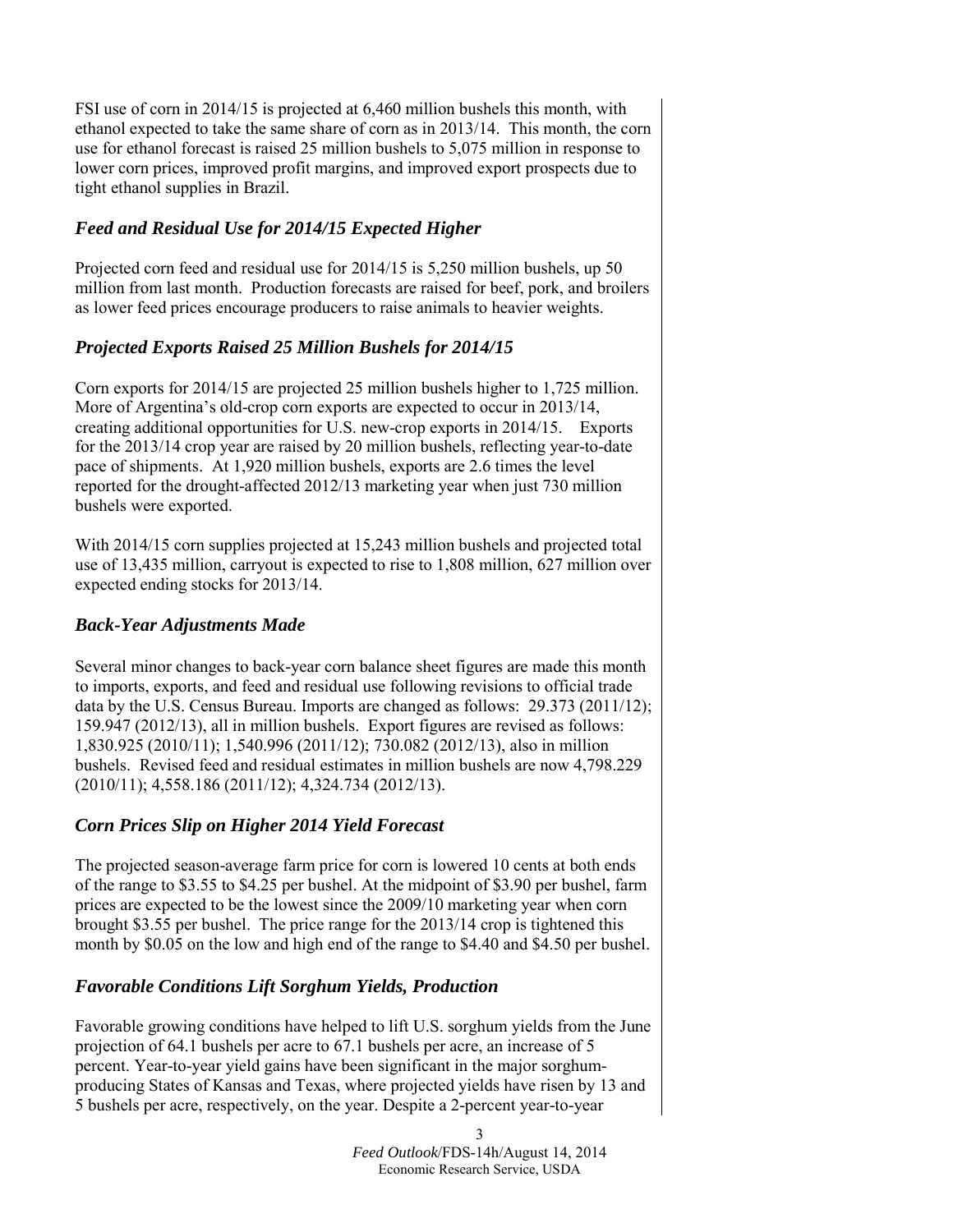decline in projected acres harvested, sorghum production is expected to exceed last year's total by 10 percent and is currently pegged at 429 million bushels. At this level, the 2014/15 crop is anticipated to be the third largest crop since 2005, behind the 472 million bushels harvested in 2008 and the 497 million harvested in 2007.

The NASS *Crop Progress* report indicates that 65 percent of the crop grown in the top 11 sorghum-producing States had headed by the week ending August 10, 2014; 39-percent was coloring and 30 percent was mature. The sorghum crop is progressing slightly ahead of the 5-year average pace for both coloring and maturity. The Texas crop is a significant contributor to the relative acceleration of the pace of progress. Fully 82 percent of the Texas crop was considered mature, up from 64 percent for the previous year and 62 percent for the 5-year average. Approximately 46 percent of the Texas crop has now been harvested. Sugarcane aphid populations are noted to be an ongoing concern for producers in South East Texas.

Kansas sorghum crop progress is slightly behind the 5-year average, as well as the 2013/14 pace, likely a function of delayed planting as regional concerns about soil moisture adequacy caused some farmers to postpone seeding decisions. For the week ending on August 10, sorghum in Kansas was noted as 43 percent headed, behind 50 percent observed last year and 51 percent for the 5-year average. As more of the crop enters the grain formation stage, environmental conditions will influence head filling; for example, heat and dry weather during flower is suboptimal and will reduce grain fill. Accordingly, these weather conditions will also influence yields and may ultimately affect national yield figures.

This month, a handful of back-year changes have been made. Notably, 2013/14 exports are raised 15 million bushels to 205 million on the continued pace of shipments to China. At this time last year, a sizeable shipment to China had been rumored to be in the works but had not yet been documented in the *U.S. Export Sales* report. A calendar year later, exports to China account for a sizable proportion of 2013/14 shipments and serve to bolster prospects for trade in the 2014/15 marketing year. The 2014/15 export projection is 190 million bushels, an increase of 10 million relative to last month's projection. The 2013/14 export increase is charged against ending stocks and results in a 15-million-bushel reduction in carryin for 2014/15.

With the exception of the price range, which was narrowed to \$4.20 per bushel on the low end of the range and \$4.30 on the high end, no additional changes to 2013/14 crop year forecasts are made this month. Several slight updates to backyear exports and feed and residual use figures are made and reflect recently released trade revisions for calendar years 2011 through 2013. These include the following updates: Exports, 151.554 million bushels (2010/11), 63.410 million (2011/12), 76.291 million (2012/13); feed and residual use, 122.891 million bushels (2010/11), 70.636 (2011/1), 92.775 million (2012/13).

Projected sorghum prices received by farmers for 2014/15 are revised downward, from July, in response to a decline in expected corn prices. The prices are reduced by 10 cents on the low and high end of the range to \$3.30 to \$4.00 per bushel. The season-average price midpoint is projected to be \$3.65 per bushel and approximately 93.6 percent of the 2014/15 season-average corn price.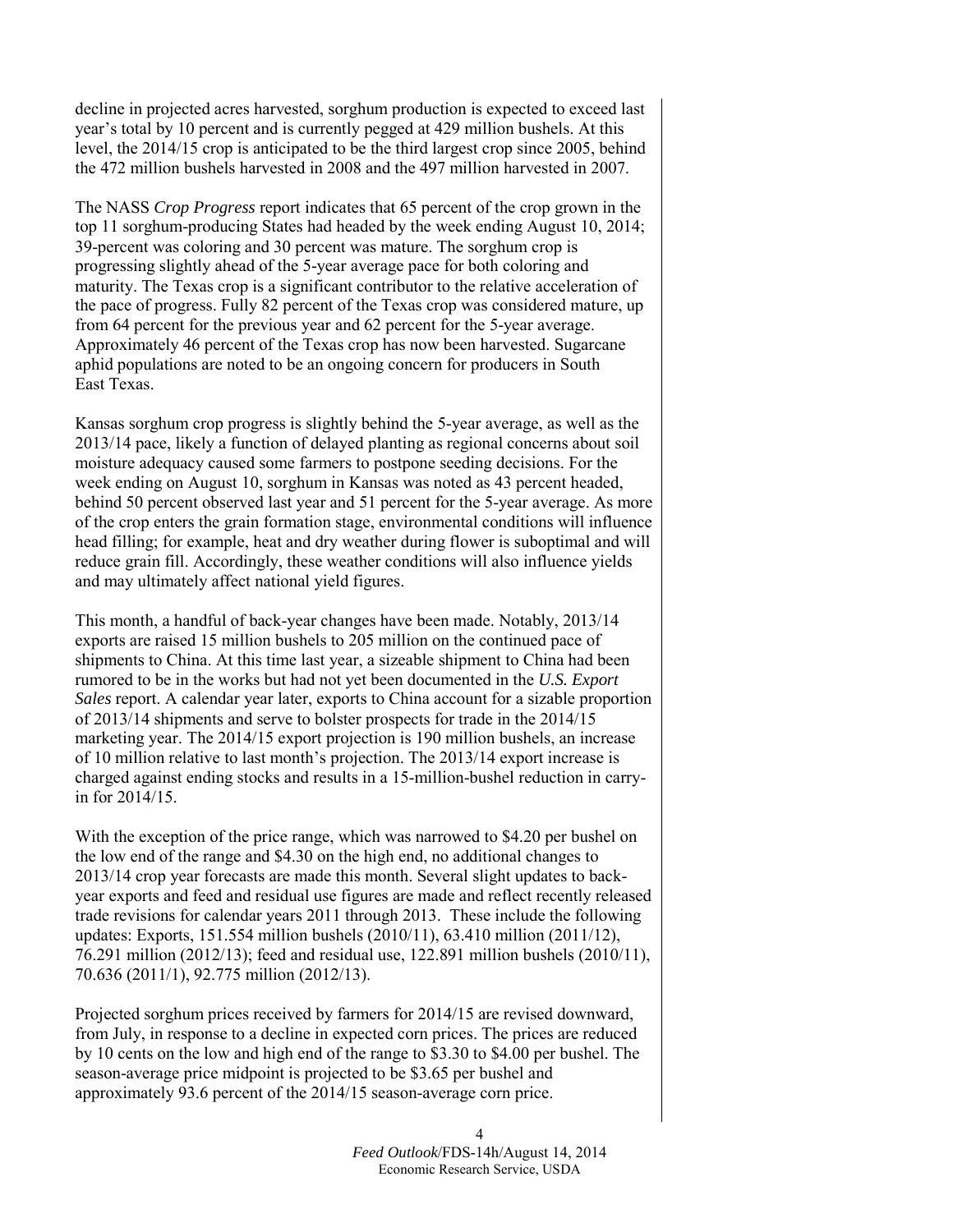# *Barley Yield Gains in Major Production States Nudge National Yields Up*

The 2014/15 U.S. barley yield forecast is boosted by 2 bushels per acre over last month's forecast, to 73.2 bushels. Gains in the national figures are attributed to yield increases, relative to the July projection, in several States and most notably in Idaho (90.0 bushels per acre to 94.0) and Montana (60.0 to 63.0). These two States are collectively anticipated to harvest 52 percent of the Nation's 2014/15 barley crop. Yields remained steady at 62.0 bushels per acre in North Dakota, which is expected to be the third largest barley-producing State in 2014.

No month-to-month changes in the area planted and harvested are made; thus, the yield increase alone results in a 5.3-million-bushel increase in forecast production. For 2014/15, 192.7 million bushels are expected to be harvested, down from 215.1 million for 2013/14. This month's increased production, relative to the July forecast, is absorbed by the feed and residual category, which is raised 5 million bushels to 55 million. No changes to beginning stocks, imports, or other domestic use for 2014/15 are made; consequently the balance of the production increase, 0.33 million bushels, is added to ending stocks. Ending stocks are now forecast at 80.7 million bushels, a slight reduction relative to last year's figure and below the 5-year average of 85.45 million.

Slightly increased projected barley supplies, in combination with more sizable boosts in corn and sorghum production forecasts, support this month's \$0.05-perbushel reduction in the projected 2014/15 midpoint price for barley to \$4.75 per bushel. The season-average all-barley price is a weighted combination of both feed and malt barley prices, and, thus, fluctuations in prices in both markets have the potential to affect the all barley price.

The U.S. Department of the Treasury, Alcohol and Tobacco Tax and Trade Bureau's *Statistical Report on Beer* indicates year-to-date production is 80.2 million barrels and slightly higher than the same time last year when 79.7 million barrels had been produced. Use of malt products is down slightly from 1.65 billion pounds to 1.59 billion; however, barely utilization is up from 51.4 million pounds (approximately 1.1 million bushels) to 61.3 million (1.3 million bushels). These figures are not trade-adjusted and are inclusive of imported barley products for beer production. The net effect of brewing and distilling industry dynamics, including fluctuating trade, growth in the craft beer sector, and declines in whisky production, continue to be watch points.

Several slight updates to back-year import, export, and feed and residual use figures were made this month, following the release of revised trade figures for years 2011 through 2013. The changes for barely are as follows: Imports, 23.290 million bushels (2012/13), 18.742 million (2013/14); exports, 8.857 million bushels (2012/13), 14.268 million (2013/14); feed and residual use, 59.307 million bushels (2012/13), 62.928 million (2013/14).

## *Oats Production Nudged Upward*

Similar to other small grains, the 2014/15 U.S. oats yield forecast is nudged upward this month by 1.5 bushels per acre to 67.0 bushels, 3 bushes higher than in 2013/14. Production is correspondingly increased by about 2 percent from last month to 77.3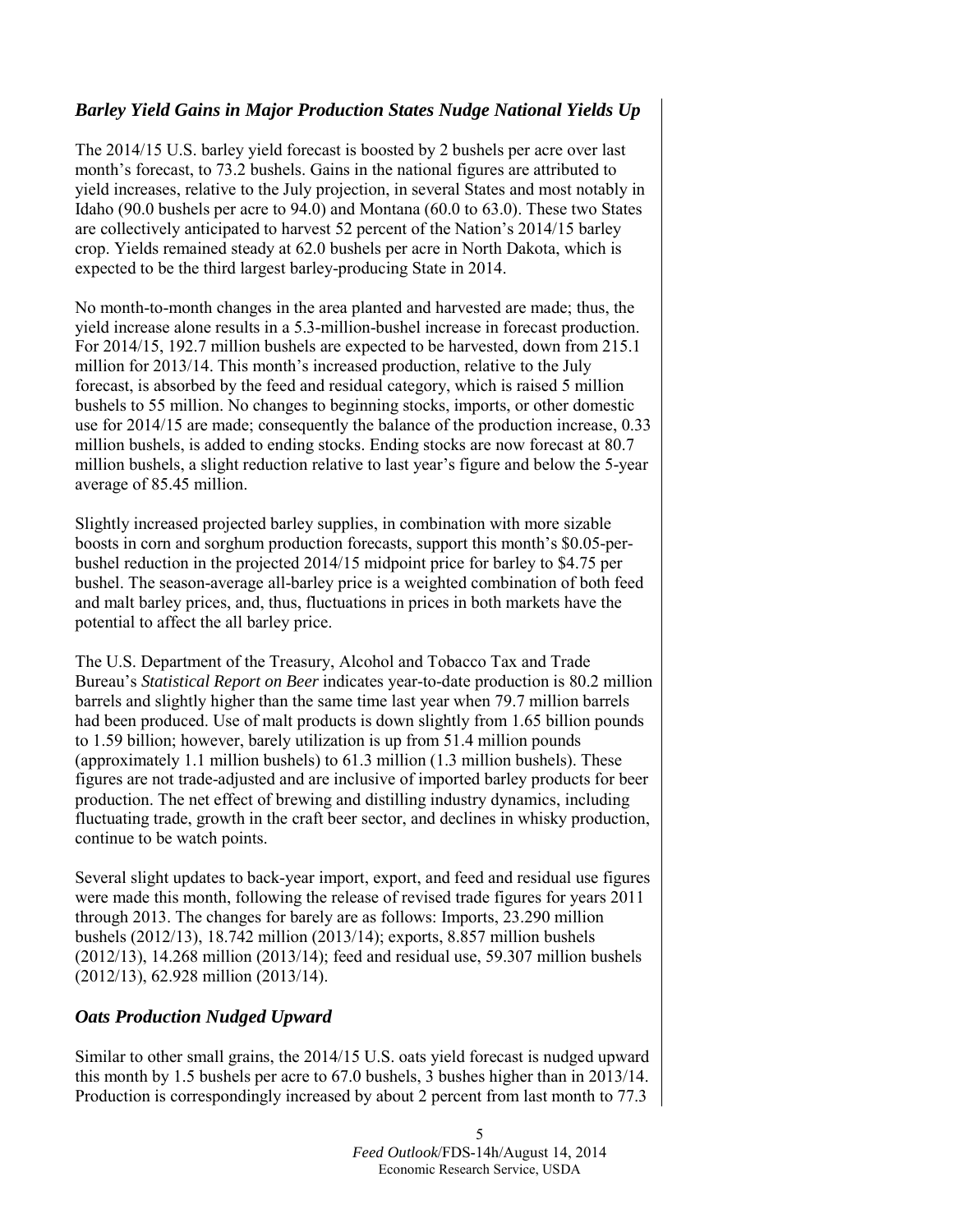million bushels, an increase of 17 percent over 2013/14. Area planted to oats is projected at 3.03 million acres, of which farmers expect to harvest 1.15 million acres, or 38 percent of planted area, for grain. If realized, the 2014/15 harvested-toplanted ratio is 4 percentage points higher than in 2013/14 and on par with the 5 year average.

The national increase in oats yields, with particular gains made in Minnesota (57.0 bushels per acre up to 62.0 bushels) and South Dakota (80.0 bushels per acre up to 87 bushels), contribute to a 1.76 million bushel increase in U.S. oats production. The 2014/15 figure, at 77.27 million bushels, is up 2 percent from last month and up 17 percent from the 2013/14 estimate of 65.88 million. Projected ending stocks are increased by the full amount of the production gain, and no changes are made to projected use. Back-year revisions include slight changes to import, feed and residual use, and export estimates and are as follows: Imports, 92.861 million bushels (2012/13), 97.230 million (2013/14); feed and residual use, 81.933 million bushels (2011/12), 98.182 million (2012/13), 98.157 million (2013/14); exports, 2.425 million bushels (2011/12), 1.355 million (2012/13), and 1.568 million (2013/14).

The August 11 *Crop Progress* report indicates that a slight majority (52 percent) of the U.S. oats crop for 2014/15 had been harvested. This is 12 points behind the 5 year average and just slightly ahead of the weather-delayed crop of 2013/14. Six of the nine major oats-producing States were behind their 5-year harvest pace for the week ending August 10, 2014, including Iowa, North Dakota, Ohio, Pennsylvania, South Dakota, and Wisconsin. In North Dakota, from which an estimated 11.3 percent of the U.S. harvested acres is projected to be cultivated, the harvest was 3 percent complete, behind the 9 percent harvested by the same time last year and well behind the 5-year average of 22 percent.

The midpoint of the 2014/15 oats season-average farm price is projected at \$2.95 per bushel with a range of \$2.65 to \$3.25 per bushel and is unchanged from the July projection.

## *Alfalfa Production Up, Supports Expanded All Hay Production*

A 2-percent increase in area harvested and an 8-percent increase in yields, relative to the 2013 estimate, lift the alfalfa and alfalfa mixtures production figure from 57.6 million tons to 63.6 million for 2014 and provide support for the all-hay production forecast of 140.8 million tons. Other hay production is down 2 percent from 2013, with production currently forecast at 77.2 million tons, down from 78.4 million realized in 2013. All other hay yields are expected to be up slightly, 1.96 tons per acre in 2014 as compared to 1.94 tons in 2013; however, all other hay harvested area declined in several States, resulting in a net loss of approximately 1 million acres, or 3 percent, from the previous year. Harvested area forecasts are unchanged from June for alfalfa and mixtures and other hay.

In the West, drought has reduced alfalfa production in Oregon, Washington, and Utah, though much of the rest of the country has experienced cooler-than-average temperatures and good moisture that has created generally favorable growing conditions. For all other hay, with the exception of Far Western States, similarly favorable weather conditions have supported production projections. According to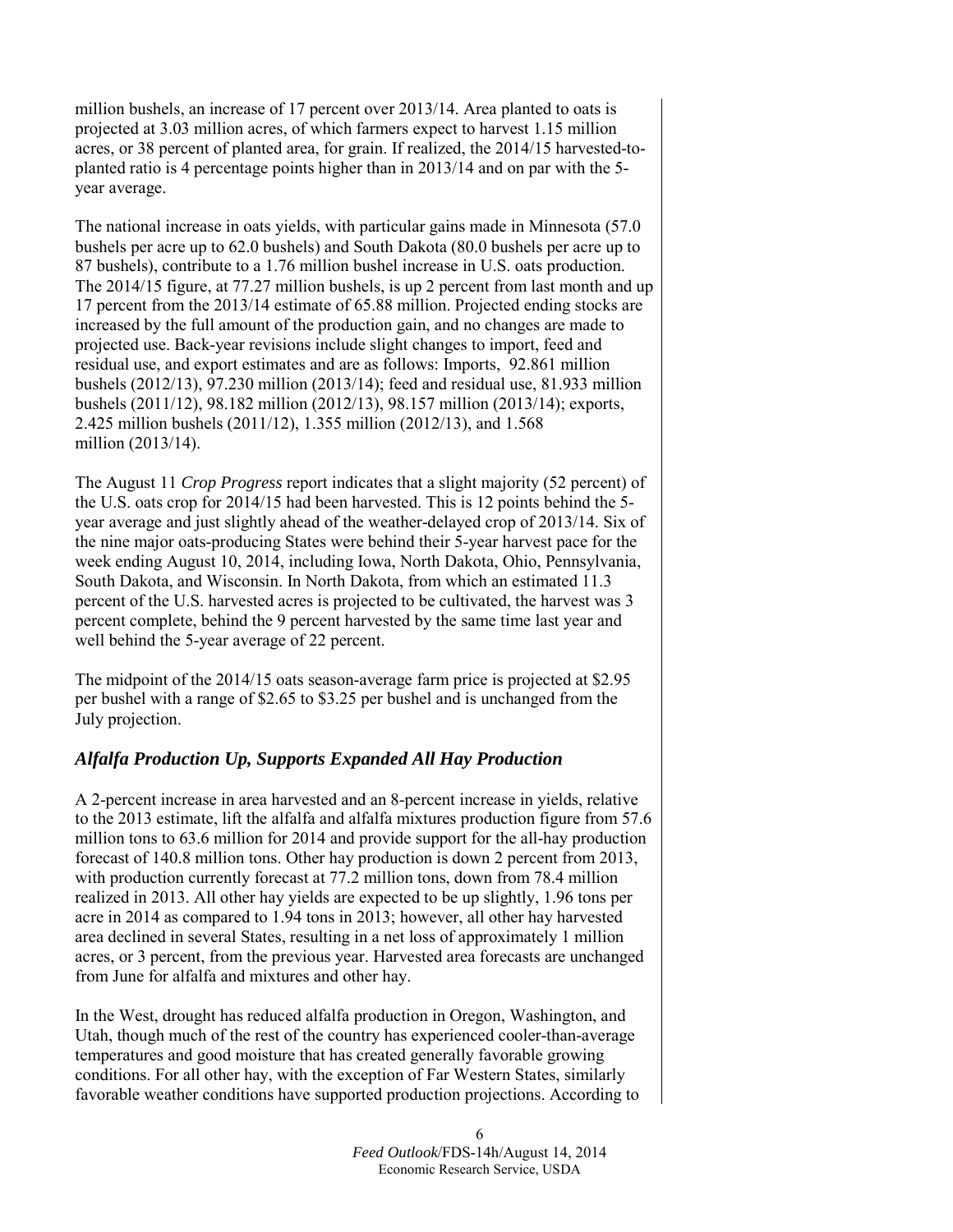the August 12 NASS *Crop Production* report, several States, including Alabama, Colorado, Louisiana, Nebraska, and Wyoming, are expected to harvest record alfalfa yields in 2014.

Pasture and range conditions for the week ending August 10 indicate that fully 50 percent of acres were rated as "good" to "excellent," an increase of 5 percent over the previous year. A smaller proportion of acres, 18 percent, are rated as "very poor" to "poor" in the most recent *Crop Progress* report; in 2013, 28 percent of acres were rated as less than "fair" for the similar time period. The improved condition of the Nation's pastures and ranges provides validation for the projected hay yield increases for 2014.

Despite the expectation that all hay production in 2014 will be improved over production in 2013 (140.8 million tons, compared to 135.9 million), the July all-hay price, at \$192 per ton, is slightly higher than the \$190 per ton growers reported in July 2013. The increase is attributable to alfalfa prices, which at \$216 per ton for July 2014, are \$7 per ton higher than for the same month in 2013. Industry sources have attributed the observed price level to inflation, noting that prices for many farm goods are higher than those of a year ago. Previous *Feed Outlooks* have also reported on price support from the dairy regions of the drought-affected West that are seeking, and paying premiums for, hay, and especially alfalfa, that is sourced from Northwestern States and other regions.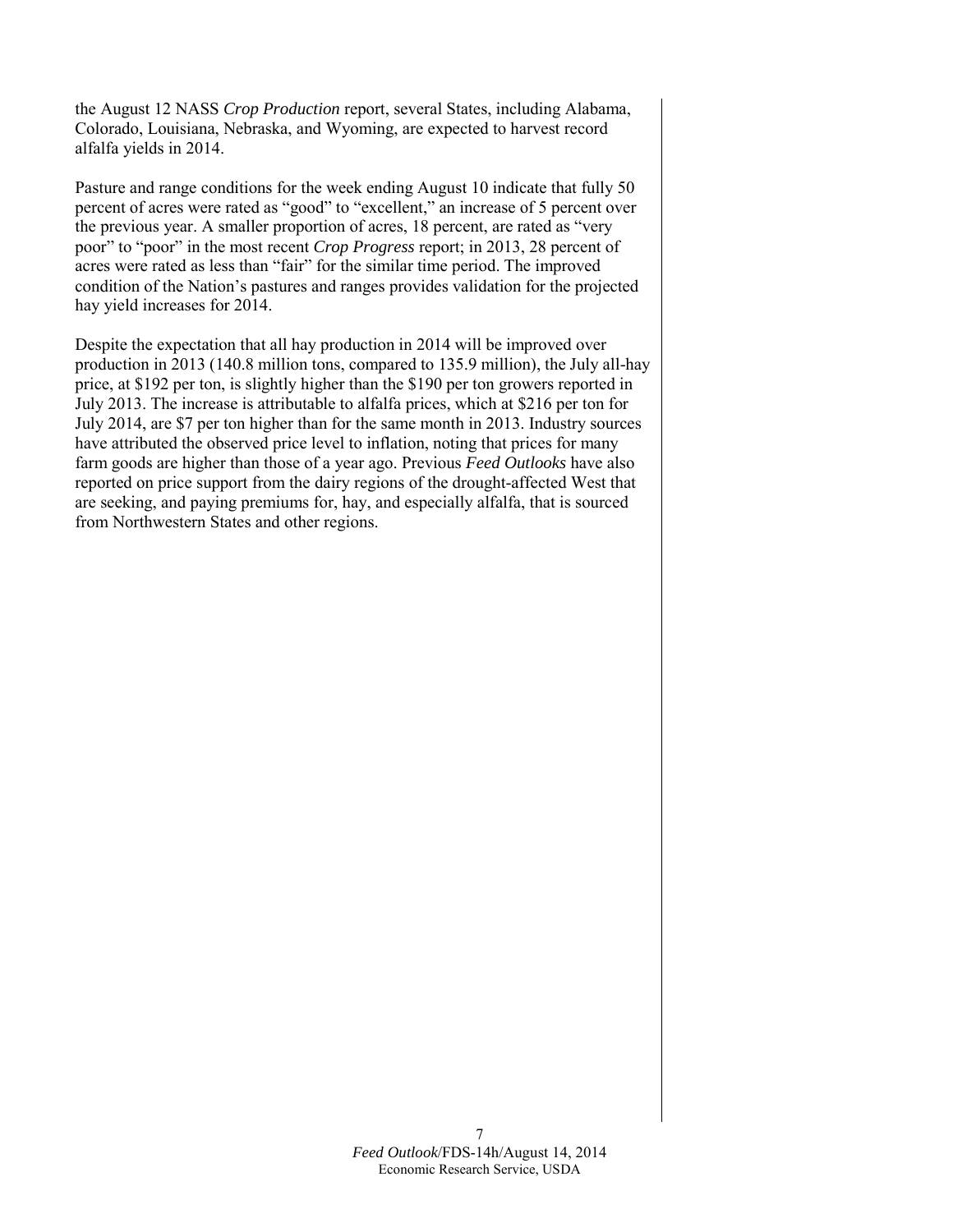# **International Outlook**

#### *World Coarse Grain Production Prospects Increased This Month*

Generally favorable growing conditions persisted across most of the Northern Hemisphere, more than offsetting production problems resulting from a delayed monsoon in India. Global coarse grain production in 2014/15 is projected to reach 1,267.8 million tons, up 6.6 million this month. Most of the increase is for U.S. production, but foreign prospects are also increased, up 1.6 million tons to 895.0 million. Foreign corn production changes are mostly offsetting, with the total up 0.1 million tons to 629.0 million, but foreign barley production is bumped 3.6 million tons to 131.5 million. Foreign oats and mixed grain production are projected up slightly this month. However, foreign millet is cut 1.0 million tons to 30.4 million, foreign sorghum is reduced 0.8 million tons to 52.9 million, and foreign rye is down 0.5 million tons to 14.6 million.

This month, the largest change in projected foreign coarse grain production is for India, down 2.7 million tons to 39.0 million. The delayed onset of the monsoon prevented timely planting of corn, millet, and sorghum. Reported planting progress is behind enough that original planting intentions are not likely to be reached. Projected harvested area is cut 0.4 million hectares for corn, 0.5 million for millet, and 0.7 million for sorghum. Good rains in July support mostly unchanged yield prospects. Production is reduced 1.0 million tons each for corn and millet and 0.7 million tons for sorghum.

Corn yield prospects are reduced this month for Turkey and Chile. Heavy winds and rain from thunderstorms in Turkey damaged some corn fields, reducing projected production 0.3 million tons to 4.6 million. For Chile, lower corn yields reported for 2013/14 trimmed trend yields anticipated for 2014/15, reducing production slightly. Increased coarse grain prospects in several countries more than offsets the reductions in a few countries.

Russia's barley production for 2014/15 is raised 2.0 million tons to 18.5 million. Harvest reports indicate strong yields. Some problems with the compilation of rainfall data made dryness in some areas appear more extensive than was the case, especially around Rostov and some of the Volga. Most areas actually had good soil moisture and reasonable temperatures.

EU coarse grain production prospects are up 1.8 million tons to 155.9 million. Abundant rain and mild temperatures prevailed for July, especially across most of Southern Europe. Corn went through critical reproductive stages under favorable conditions, boosting production prospects 1.4 million tons to 67.0 million. The largest increases are for Romania, Bulgaria, Hungary, and Italy. EU barley production is increased 0.3 million tons to 56.2 million, with improved prospects in France more than offsetting a reduction in Spain. There are small increases for projected oats, mixed grain, and sorghum production but a small reduction for rye.

Ukraine's coarse grain production prospects are up 0.4 million tons to 36.5 million. Corn production is unchanged, with growing conditions mostly favorable. Harvest reports reveal increased barley yields, boosting production 0.4 million tons to 8.2 million. Small increases in production for oats and rye are offset by a decline in sorghum (reduced area).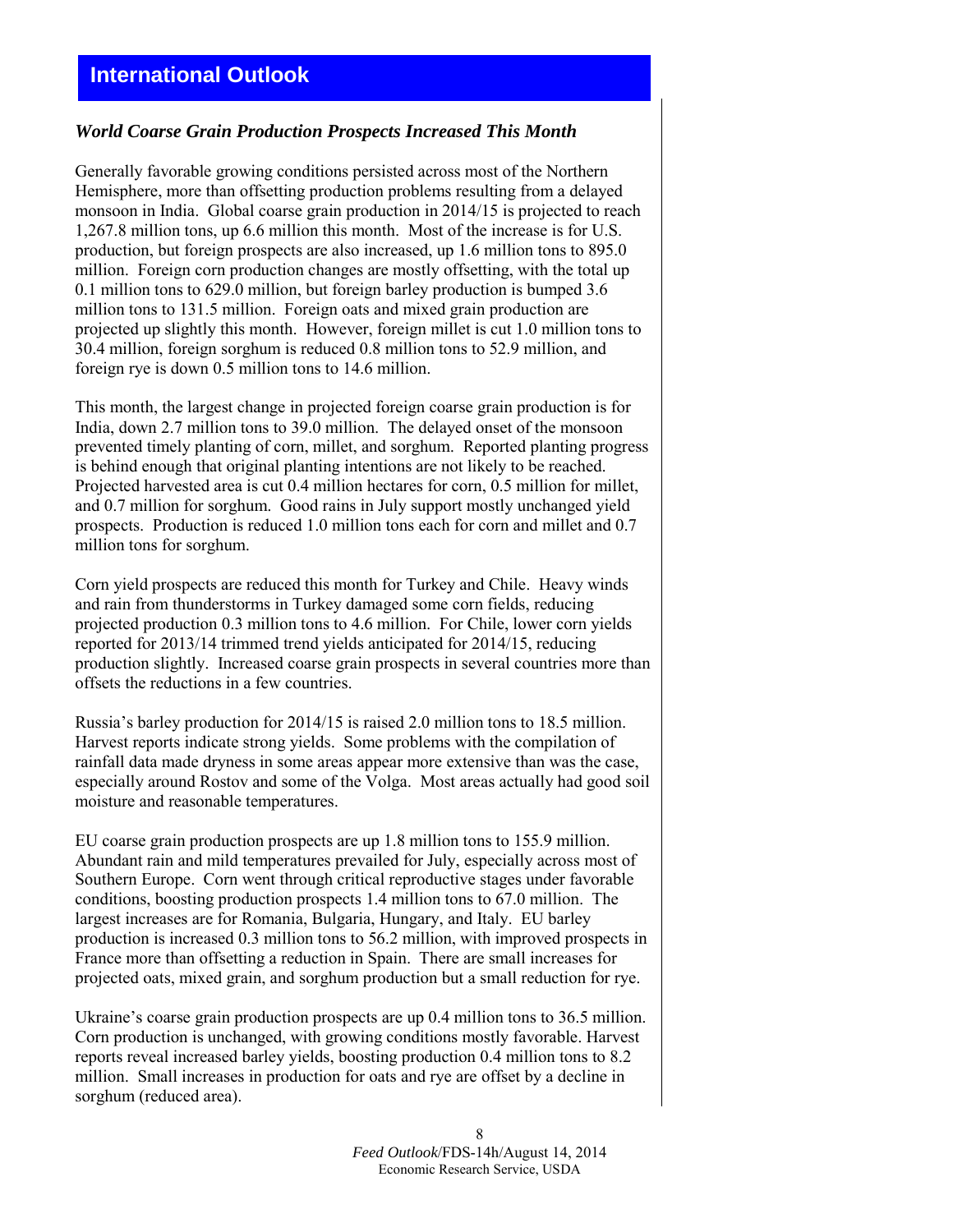The historical series for Belarus coarse grain production is revised back to 2010/11, with prospects for 2014/15 raised 0.3 million tons to 4.6 million. Based mostly on revised area, barley production is raised 0.7 million tons this month, but rye is cut 0.5 million and oats has a small increase.

China's barley and oats production are raised slightly based on revised historical data, boosting coarse grains production 0.2 million tons to 228.8 million. South Africa's barley production is slightly increased.

#### *Global Revisions for 2013/14 Shift 2014/15 Beginning Stocks*

World coarse grain production for 2013/14 is estimated down 0.8 million tons this month but remains record large at 1,274.3 million. The largest revision is for Belarus, down 1.1 million tons to 3.8 million, with most of the reduction in rye. The EU and Chile are each reduced 0.2 million tons due to lower reported corn production. For the EU, an increase in mixed grain production limits the overall decline in coarse grain output. These reductions are partly offset by increased corn production for Mexico and South Africa.

Global coarse grain consumption for 2013/14 is increased, mostly reflecting higher use for the United States. Reduced U.S. ending stocks for 2013/14 (2014/15 beginning stocks) limit this month's increase in 2014/15 supplies. Changes to foreign supply and demand for 2013/14 increase imports more than the production decline and boost 2014/15 beginning stocks 0.3 million tons to 174.6 million. The 2014/15 foreign production increase, added to the beginning stocks, boosts foreign supplies 2.0 million tons this month.

## *World 2014/15 Projected Use Up Less Than Production, Boosting Stocks*

Global 2014/15 coarse grain total use is projected up 2.3 million tons this month to 1,253.1 million. Most of the increase is in the United States, with foreign disappearance up only 0.1 million tons to 942.2 million. Foreign feed and residual is down slightly to 613.7 million tons.

EU coarse grain use in 2014/15 is projected down 2.5 million tons this month as a significant portion of the wheat crop was damaged by rain during the harvest, downgrading it to feed quality. Wheat feeding is expected to displace coarse grains, with corn feed use cut 2.0 million tons to 55.5 million and barley feed use trimmed 0.5 million tons to 35.0 million.

India's coarse grain projected use is cut 1.6 million tons to 37.8 million due to reduced production prospects. Corn, millet, and sorghum food use are each cut 0.5 million tons, while sorghum feed use is also trimmed 0.1 million.

Increased 2014/15 coarse grain use is projected this month for Turkey, up 0.8 million tons, with increased barley use prospects more than offsetting a small reduction in corn; for Egypt, up 0.6 million tons, as large corn imports at the end of 2013/14 boost stocks for use in 2014/15; for Russia, up 0.6 million tons, supported by a much larger barley crop; and for South Africa, up 0.4 million tons, as increased 2013 corn production boosts 2014/15 supplies and poultry feed use supports an increase in corn feed use of almost 4 percent year to year. There are smaller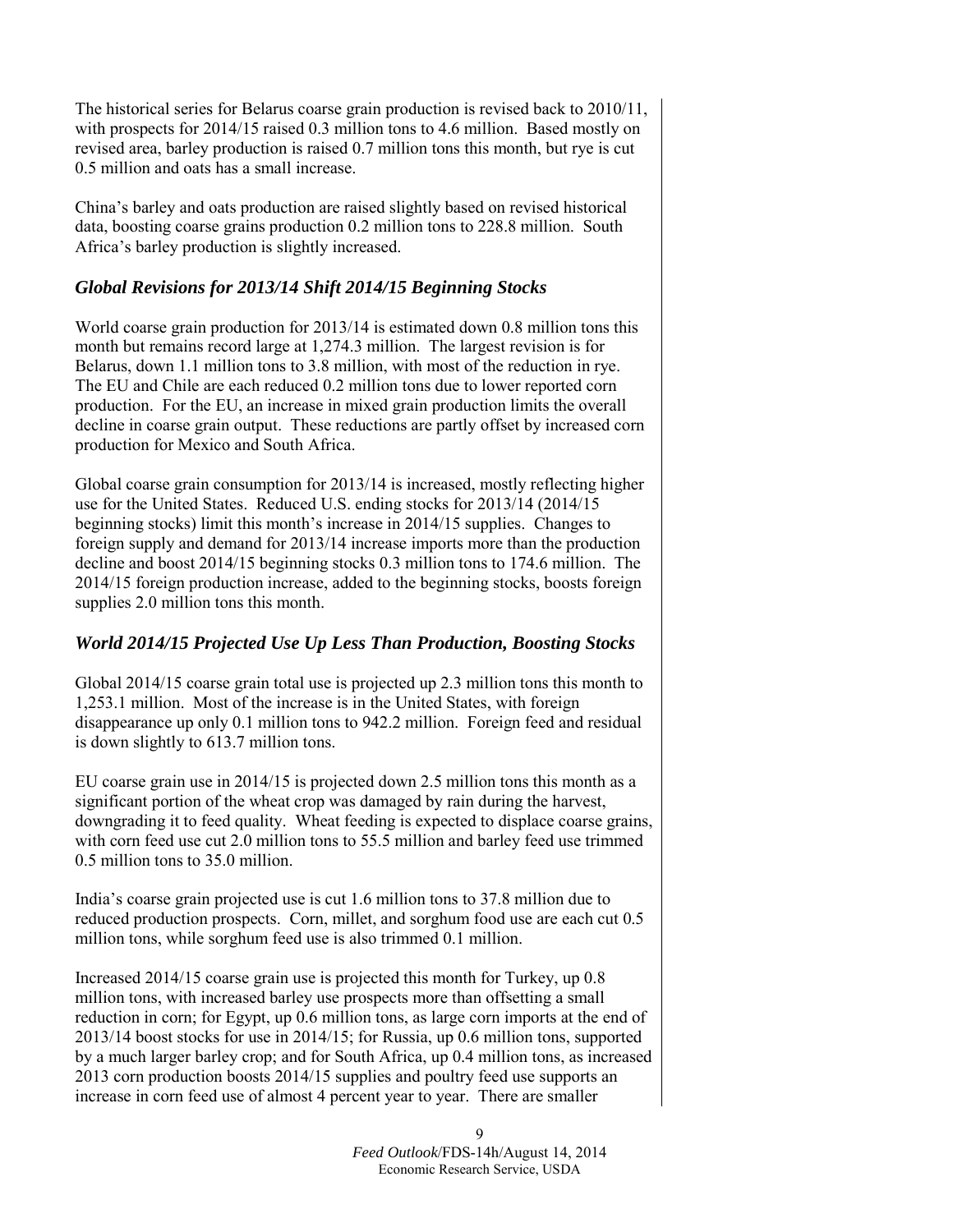increases in projected coarse grain use for Algeria, Taiwan, Ukraine, and Argentina but small reductions for Belarus and Chile.

World 2014/15 coarse grain supplies are projected up more than use, boosting ending stocks 2.7 million tons this month to 222.1 million, the highest in 15 years. With U.S. projected stocks down slightly this month, foreign ending stocks are projected up 2.7 million tons to 173.1 million, a decline of 1.6 million from a year earlier. With supplies abundant and prices declining, most foreign countries are not expected to increase stockholding of coarse grains. However, with bin-buster crops, some countries are expected to hold increased stocks.

EU 2014/15 coarse grain ending stocks are forecast up 2.2 million tons to 14.8 million. Increased production and reduced feed use due to cheap feed wheat combine to boost stocks. Russia's coarse grain stocks are projected up 1.3 million tons this month to 3.7 million. The large barley crop supports increased stocks. Saudi Arabia's ending stocks are projected up 0.6 million tons to 3.9 million, supported by the strong pace of imports both in 2013/14 and projected for 2014/15. For Argentina, reduced 2013/14 sorghum export prospects are reflected in increased stock holdings, raising projected 2014/15 coarse grain ending stocks 0.3 million tons to 6.5 million. Partly offsetting are reduced stocks projected for India, down 1.1 million tons to 1.3 million due to reduced production; and for Egypt, down 0.3 million tons to 2.0 million. Smaller changes for other countries are mostly offsetting.

## *World 2014/15 Coarse Grain Trade Prospects Trimmed Slightly*

Global coarse grain trade in 2014/15 (October-September) is projected to reach 148.2 million tons, down 0.5 million this month. Corn trade is reduced 1.0 million tons to 117.1 million, but barley trade is increased 0.4 million to 20.7 million and sorghum trade is increased slightly to 7.7 million. World barley trade changes reflect increased production and export prospects for Russia and Ukraine. Barley import prospects are raised for Turkey.

Corn trade prospects for 2014/15 are reduced by lower EU imports, down 2.0 million tons to 11.0 million. With abundant supplies of competitively priced feedquality wheat available domestically and from Ukraine, the demand for imported corn will decline from the previous year's high level. Other changes to projected imports partly offset the EU reduction and reflect the attractiveness of corn prices. Turkey's imports are increased 0.5 million tons to 2.5 million due to reduced corn production prospects and generally tight grain supplies. Saudi imports are raised 0.4 million tons to 2.9 million based on the pace of purchases. Smaller increases are forecast this month for Taiwan, Lebanon, and Algeria.

## *U.S. Corn and Sorghum Export Prospects Increase*

Prospects for U.S. 2014/15 corn exports are raised 1.0 million tons this month to 44.0 million (up 25 million bushels to 1,725 million for the September-August local marketing year). Increased U.S. supplies and revisions to the timing of Argentina's exports support increased prospects despite lagging early-season export sales. Outstanding new-crop sales for 2014/15 reached 7.7 million tons on July 31, 2014, down from 9.3 million a year ago. However, sales later in the trade year are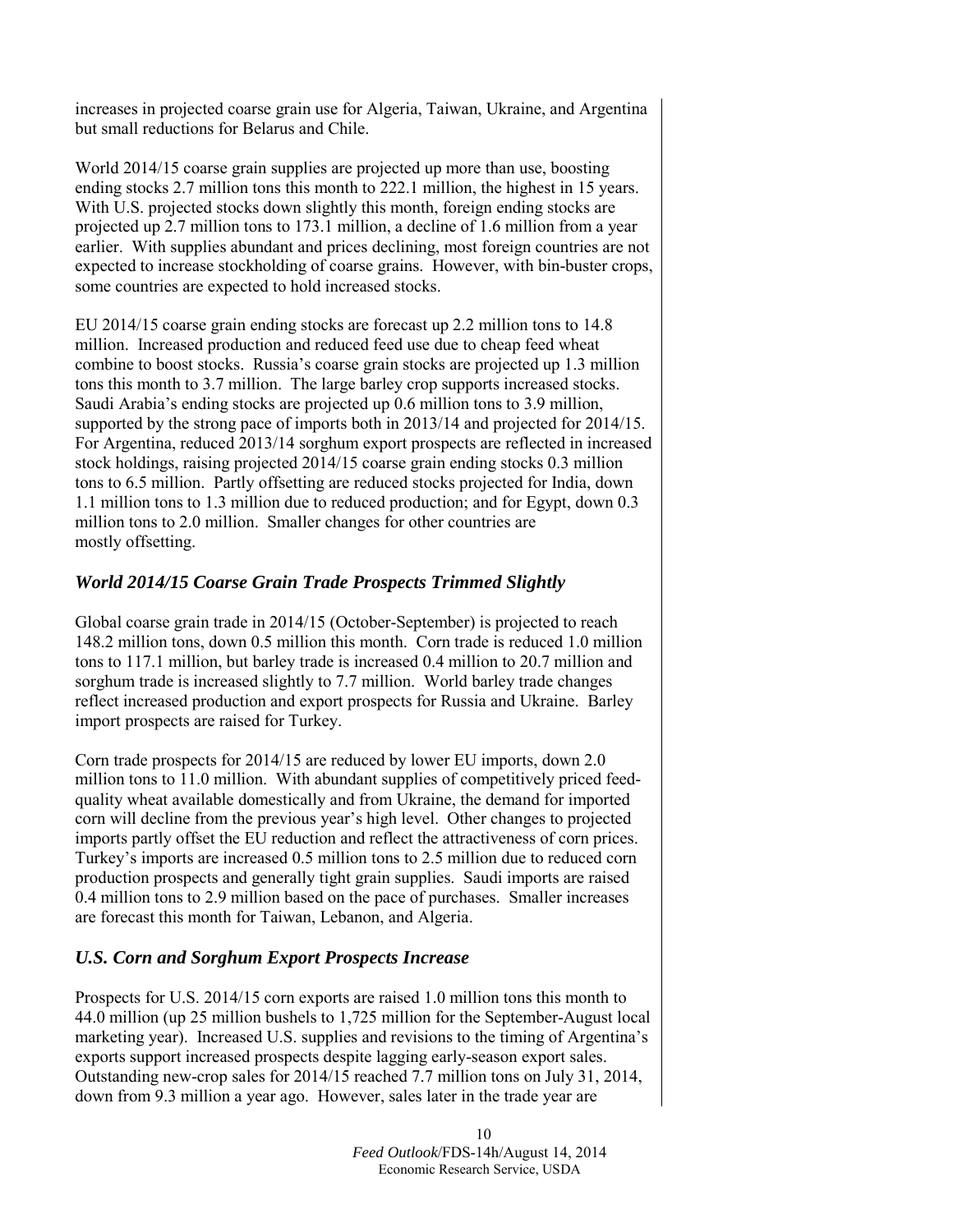expected to increase. Competition from Argentina's 2013/14 corn crop is expected to fall more into the 2013/14 trade year, with recent sales supporting Argentina's shipment prospects for August and September 2014. While Argentina's 2013/14 trade year exports are increased 1.5 million tons this month to 11.0 million, that corn is not expected to move in 2014/15, supporting a 2.0-million-ton cut in 2014/15 exports to 15.0 million. Argentina's local marketing year export prospects are unchanged this month.

U.S. sorghum export prospects for trade year 2014/15 are increased 0.1 million tons this month to 4.6 million (up 10 million bushels to 190 million bushels for the September-August marketing year). Increased U.S. supplies and attractive prices at ports support export prospects. Sudan's imports are projected up 0.1 million tons to 0.2 million. Large sales to China and the rapid pace of recent shipments support export prospects, but rumors of China possibly increasing phytosanitary barriers to sorghum imports increase uncertainty.

## *Record 2013/14 Coarse Grain Trade Gets Bigger, U.S. Exports Increased*

World coarse grain trade in 2013/14 is forecast to reach a record 153.8 million tons, up 3.7 million this month, as attractive prices encourage imports. Corn trade is forecast up 2.7 million tons to 122.7 million; barley trade is up 0.8 million to 21.0 million; and sorghum trade is increased 0.2 million to 7.3 million.

The pace of recent purchases and actual shipments support increases to expected 2013/14 corn imports for several countries. Egypt and the EU have been importing at a strong pace, boosting import prospects 1.0 million tons each to 8.0 million and 15.5 million, respectively. Smaller increases in corn imports this month are forecast for Indonesia, Israel, Saudi Arabia, Taiwan, Lebanon, and Algeria. Partly offsetting are declines for Mexico, down 0.8 million tons to 10.7 million; for Turkey, down 0.3 million to 1.2 million; and for the United States, down 0.1 million to 0.7 million.

U.S. 2013/14 corn exports are forecast up 1.0 million tons to 49.0 million (up 20 million bushels to 1.92 billion bushels for the September-August marketing year). Census corn exports for October 2013 through June 2014 reached 37.8 million tons, and July grain inspections for corn were 4.4 million. The forecast assumes a significant slowdown in export shipments in August and September, compared to shipments in May through June that faced less competition from Brazil.

Argentina's sales and shipments in recent weeks have accelerated, supporting an increase of 1.5 million tons to 11.0 million for 2013/14 exports. Canada's export pace supports a 0.3-million-ton increase to 1.5 million, but Mexico's corn exports are reduced slightly.

U.S. sorghum exports for 2013/14 are increased 0.3 million tons to 5.3 million (up 15 million bushels to 205 million bushels for the September-August marketing year). Census exports for October 2013 through June 2014 were 3.4 million tons, and July inspections reached 0.7 million. At the end of July, outstanding old-crop sales were over 1.0 million tons. Grain inspections for the first week of August were also strong.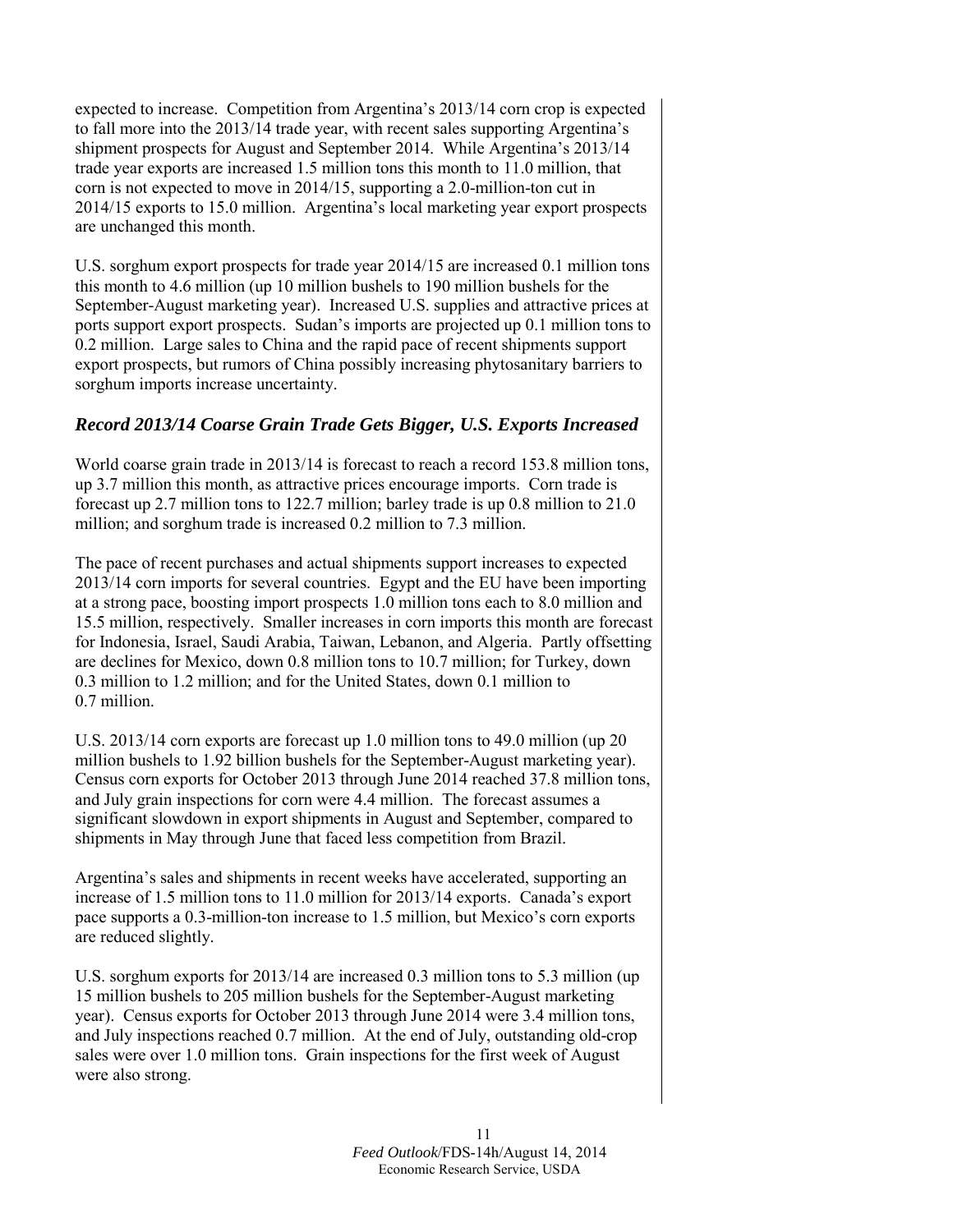#### **Contact Information**

Thomas Capehart (domestic), (202)-694-5313, tcapehart@ers.usda.gov Edward Allen (international), (202)-694-5288, [ewallen@ers.usda.gov](mailto:ewallen@ers.usda.gov) Jennifer Bond, (economist), (202)-694-5326, jkbond@ers.usda.gov Verna Daniels (Web publishing), (202)-694-5301, [vblake@ers.usda.gov](mailto:vblake@ers.usda.gov)

#### **Subscription Information**

#### Subscribe to ERS e-mail notification service at

http://www.ers.usda.gov/subscribe-to-ers-e-newsletters.aspx to receive timely notification of newsletter availability. Printed copies can be purchased from the USDA Order Desk by calling 1-800-363-2068 (specify the issue number)

To order printed copies of the five field crop newsletters—cotton and wool, feed, rice, oil crops, and wheat—as a series, specify series SUB-COR-4043

*Feed Monthly Tables, (http://www.ers.usda.gov/publications/fds-feed-outlook/) Feed Chart Gallery, (http://www.ers.usda.gov/data-products/chart-gallery.aspx)* 

#### *Data*

#### Feed Grains Database

(http://ers.usda.gov/data-products/feed-grains-database.aspx) is a queryable database that contains monthly, quarterly, and annual data on prices, supply, and use of corn and other feed grains. This includes data published in the monthly Feed Outlook and the annual Feed Yearbook reports.

## *Related Websites*

Feed Outlook (http://usda.mannlib.cornell.edu/MannUsda/viewDocumentInfo.do?documentID=1273 WASDE) (http://usda.mannlib.cornell.edu/MannUsda/viewDocumentInfo.do?documentID=1194) Grain Circular (http://www.fas.usda.gov/grain/Current/default.asp) World Agricultural Production (http://www.fas.usda.gov/wap\_arc.asp) Corn Briefing Room (http://ers.usda.gov/topics/crops/corn.aspx)

The U.S. Department of Agriculture (USDA) prohibits discrimination in all its programs and activities on the basis of race, color, national origin, age, disability, and, where applicable, sex, marital status, familial status, parental status, religion, sexual orientation, genetic information, political beliefs, reprisal, or because all or a part of an individual's income is derived from any public assistance program. (Not all prohibited bases apply to all programs.) Persons with disabilities who require alternative means for communication of program information (Braille, large print, audiotape, etc.) should contact USDA's TARGET Center at (202) 720-2600 (voice and TDD). To file a complaint of discrimination write to USDA, Director, Office of Civil Rights, 1400 Independence Avenue, S.W., Washington, D.C. 20250-9410 or call (800) 795- 3272 (voice) or (202) 720-6382 (TDD). USDA is an equal opportunity provider and employer.

#### **E mail Notification**

Readers of ERS outlook reports have two ways they can receive an e-mail notice about release of reports and associated data.

• Receive timely notification (soon after the report is posted on the web) via USDA's Economics, Statistics and Market Information System (which is housed at Cornell University's Mann Library). Go to [http://usda.mannlib.cornell.edu/](http://usda.mannlib.cornell.edu/MannUsda/aboutEmailService.do) [MannUsda/aboutEmailService.do](http://usda.mannlib.cornell.edu/MannUsda/aboutEmailService.do) and follow the instructions to receive e-mail notices about ERS, Agricultural Marketing Service, National Agricultural Statistics Service, and World Agricultural Outlook Board products.

• Receive weekly notification (on Friday afternoon) via the ERS website. Go to http://www.ers.usda.gov/subscrib e-to-ers-e-newsletters.aspx and follow the instructions to receive notices about ERS outlook reports, Amber Waves magazine, and other reports and data products on specific topics. ERS also offers RSS (really simple syndication) feeds for all ERS products. Go to http://www.ers.usda.gov/rss/ to get started.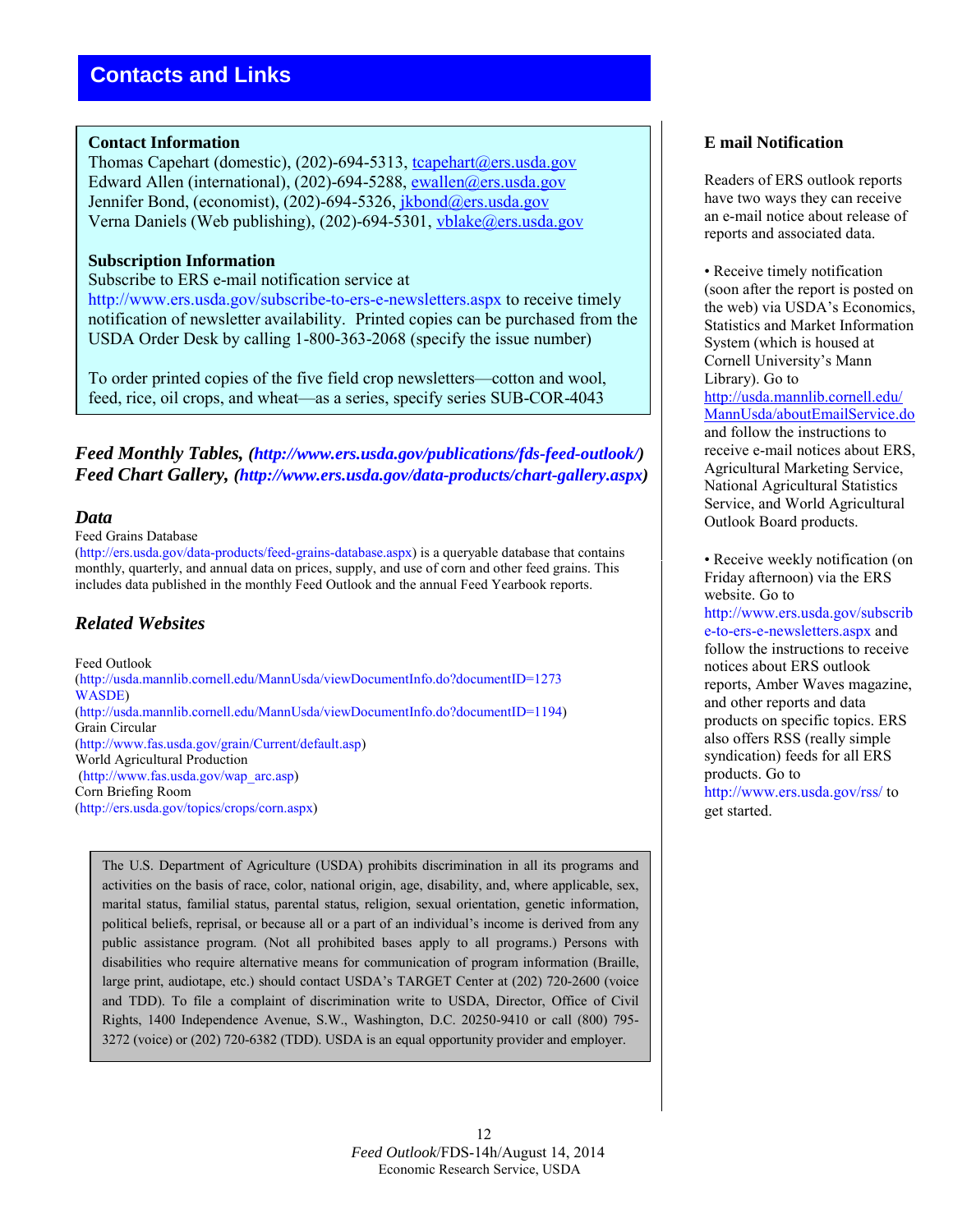Table 1--Feed grains: U.S. quarterly supply and disappearance (million bushels), 8/14/2014

|                        |                         |                 |                 |                      |                |                  | Food,<br>seed, and Feed and |              |                | Total         |                 | Farm<br>price 2/<br>(dollars |
|------------------------|-------------------------|-----------------|-----------------|----------------------|----------------|------------------|-----------------------------|--------------|----------------|---------------|-----------------|------------------------------|
|                        | Commodity, market year, |                 | Beginning       |                      |                | Total            | industrial                  | residual     |                | disappear-    | Ending          | per                          |
| and quarter 1/<br>Corn |                         | 2011/12 Sep-Nov | stocks<br>1,128 | Production<br>12,360 | Imports<br>4   | supply<br>13,491 | use<br>1,612                | use<br>1,826 | Exports<br>406 | ance<br>3,844 | stocks<br>9,647 | bushel)<br>5.87              |
|                        |                         | Dec-Feb         | 9,647           |                      | $\overline{4}$ | 9,651            | 1,640                       | 1,543        | 444            | 3,627         | 6,023           | 6.06                         |
|                        |                         | Mar-May         | 6,023           |                      | 11             | 6,034            | 1,626                       | 860          | 400            | 2,886         | 3,148           | 6.34                         |
|                        |                         | Jun-Aug         | 3,148           |                      | 11             | 3,159            | 1,551                       | 328          | 291            | 2,170         | 989             | 7.02                         |
|                        |                         | Mkt yr          | 1,128           | 12,360               | 29             | 13,517           | 6,428                       | 4,558        | 1,541          | 12,528        | 989             | 6.22                         |
|                        |                         |                 |                 |                      |                |                  |                             |              |                |               |                 |                              |
|                        |                         | 2012/13 Sep-Nov | 989             | 10,780               | 35             | 11,804           | 1,468                       | 2,082        | 221            | 3,771         | 8,033           | 6.87                         |
|                        |                         | Dec-Feb         | 8,033           |                      | 45             | 8,078            | 1,437                       | 1,080        | 161            | 2,678         | 5,400           | 6.95                         |
|                        |                         | Mar-May         | 5,400           |                      | 40             | 5,440            | 1,572                       | 916          | 186            | 2,674         | 2,766           | 7.04                         |
|                        |                         | Jun-Aug         | 2,766           |                      | 40             | 2,806            | 1,576                       | 247          | 162            | 1,985         | 821             | 6.67                         |
|                        |                         | Mkt yr          | 989             | 10,780               | 160            | 11,929           | 6,053                       | 4,325        | 730            | 11,108        | 821             | 6.89                         |
|                        |                         | 2013/14 Sep-Nov | 821             | 13,925               | 15             | 14,761           | 1,546                       | 2,412        | 350            | 4,308         | 10,453          | 4.70                         |
|                        |                         | Dec-Feb         | 10,453          |                      | 7              | 10,459           | 1,605                       | 1,453        | 393            | 3,451         | 7,008           | 4.40                         |
|                        |                         | Mar-May         | 7,008           |                      | 9              | 7,017            | 1,681                       | 845          | 637            | 3,163         | 3,854           | 4.63                         |
|                        |                         | Mkt yr          | 821             | 13,925               | 35             | 14,781           | 6,505                       | 5,175        | 1,920          | 13,600        |                 | 1,181 4.40-4.50              |
|                        | 2014/15 Mkt yr          |                 | 1,181           | 14,032               | 30             | 15,243           | 6,460                       | 5,250        | 1,725          | 13,435        |                 | 1,808 3.55-4.25              |
|                        | Sorghum 2011/12 Sep-Nov |                 | 27.45           | 214.44               | 0.00           | 241.89           | 24.50                       | 44.33        | 22.11          | 90.94         | 150.95          | 5.98                         |
|                        |                         | Dec-Feb         | 150.95          |                      | 0.05           | 151.00           | 25.51                       | 5.66         | 11.76          | 42.93         | 108.07          | 5.97                         |
|                        |                         | Mar-May         | 108.07          |                      | 0.05           | 108.12           | 26.51                       | 15.35        | 7.73           | 49.59         | 58.53           | 6.00                         |
|                        |                         | Jun-Aug         | 58.53           |                      | 0.01           | 58.53            | 8.47                        | 5.29         | 21.81          | 35.58         | 22.95           | 6.02                         |
|                        |                         | Mkt yr          | 27.45           | 214.44               | 0.11           | 242.00           | 85.00                       | 70.64        | 63.41          | 219.05        | 22.95           | 5.99                         |
|                        |                         | 2012/13 Sep-Nov | 22.95           | 246.93               | 1.09           | 270.97           | 24.92                       | 78.87        | 27.34          | 131.13        | 139.85          | 6.86                         |
|                        |                         | Dec-Feb         | 139.85          |                      | 0.06           | 139.91           | 24.92                       | 4.31         | 19.15          | 48.37         | 91.54           | 6.76                         |
|                        |                         | Mar-May         | 91.54           |                      | 5.52           | 97.06            | 25.86                       | 16.51        | 13.58          | 55.95         | 41.11           | 6.67                         |
|                        |                         | Jun-Aug         | 41.11           |                      | 2.91           | 44.01            | 19.55                       | $-6.91$      | 16.22          | 28.86         | 15.15           | 5.30                         |
|                        |                         | Mkt yr          | 22.95           | 246.93               | 9.57           | 279.46           | 95.24                       | 92.78        | 76.29          | 264.30        | 15.15           | 6.33                         |
|                        |                         | 2013/14 Sep-Nov | 15.15           | 389.05               | 0.01           | 404.21           | 45.00                       | 94.43        | 33.39          | 172.81        | 231.39          | 4.26                         |
|                        |                         | Dec-Feb         | 231.39          |                      | 0.01           | 231.40           | 10.00                       | 1.92         | 43.74          | 55.67         | 175.73          | 4.21                         |
|                        |                         | Mar-May         | 175.73          |                      | 0.01           | 175.74           | 12.00                       | 5.03         | 66.41          | 83.44         | 92.30           | 4.66                         |
|                        |                         | Mkt yr          | 15.15           | 389.05               | 0.02           | 404.22           | 79.00                       | 95.00        | 205.00         | 379.00        |                 | 25.22 4.20-4.30              |
|                        |                         |                 |                 |                      |                |                  |                             |              |                |               |                 |                              |
|                        | 2014/15 Mkt yr          |                 | 25.22           | 429.29               |                | 454.51           | 120.00                      | 110.00       | 190.00         | 420.00        |                 | 34.51 3.30-4.00              |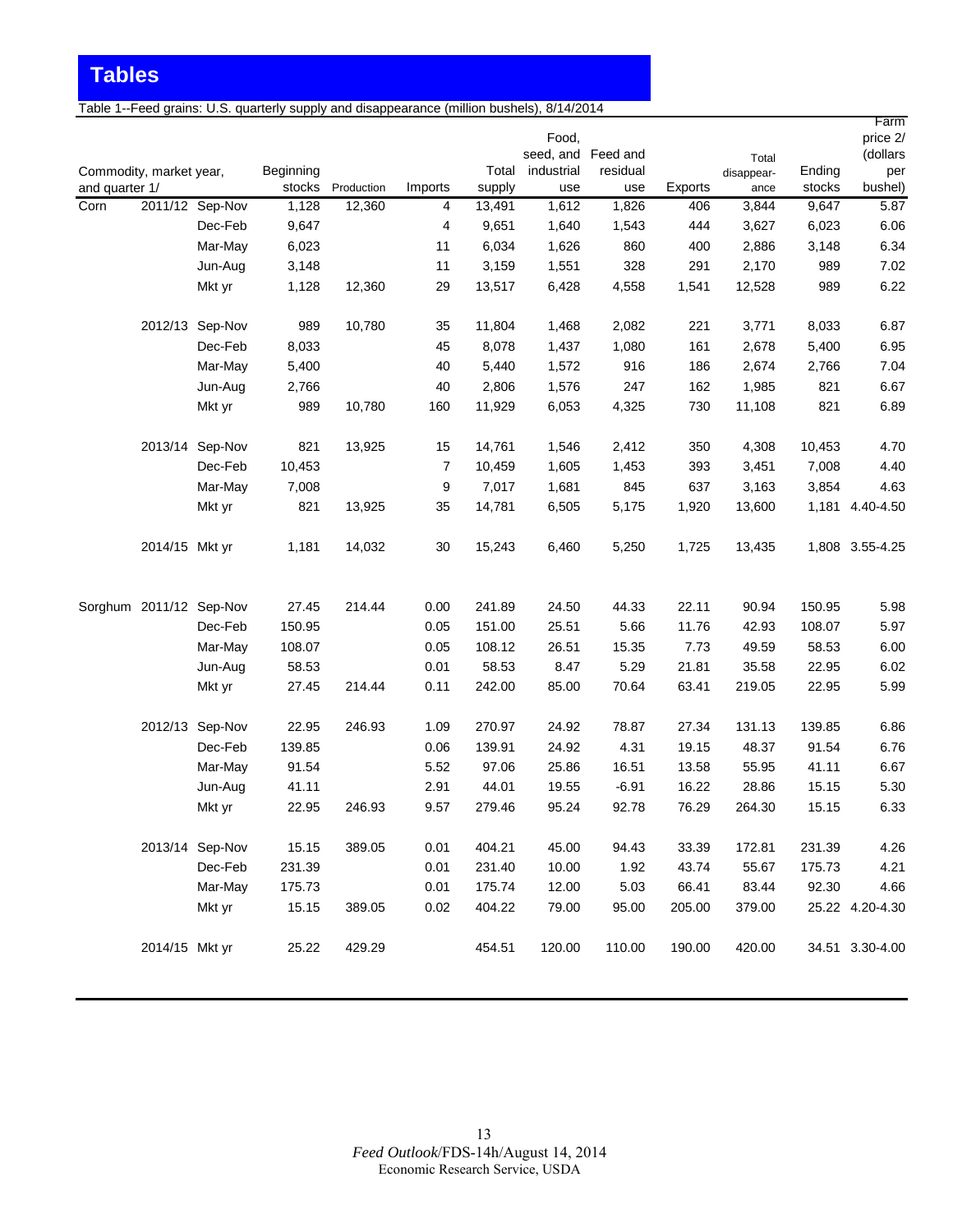|                | Commodity, market year, |                 | Beginning |                   |         | Total  | Food.<br>seed, and Feed and<br>industrial | residual     |                | Total<br>disappear- | Ending | Farm<br>price 2/<br>(dollars<br>per |
|----------------|-------------------------|-----------------|-----------|-------------------|---------|--------|-------------------------------------------|--------------|----------------|---------------------|--------|-------------------------------------|
| and quarter 1/ |                         |                 |           | stocks Production | Imports | supply | use                                       | use          | Exports        | ance                | stocks | bushel)                             |
| Barley         |                         | 2011/12 Jun-Aug | 89        | 156               | 1       | 246    | 41                                        | 26           | 3              | 71                  | 175    | 5.14                                |
|                |                         | Sep-Nov         | 175       |                   | 4       | 179    | 39                                        | $-2$         | 3              | 40                  | 139    | 5.46                                |
|                |                         | Dec-Feb         | 139       |                   | 7       | 145    | 38                                        | 12           | 1              | 52                  | 94     | 5.44                                |
|                |                         | Mar-May         | 94        |                   | 5       | 99     | 37                                        | $\mathbf{1}$ | 1              | 39                  | 60     | 5.52                                |
|                |                         | Mkt yr          | 89        | 156               | 16      | 261    | 155                                       | 38           | 9              | 201                 | 60     | 5.35                                |
|                |                         | 2012/13 Jun-Aug | 60        | 220               | 5       | 285    | 40                                        | 45           | 3              | 89                  | 197    | 6.40                                |
|                |                         | Sep-Nov         | 197       |                   | 6       | 203    | 38                                        | 3            | 3              | 45                  | 158    | 6.46                                |
|                |                         | Dec-Feb         | 158       |                   | 6       | 164    | 37                                        | 9            | $\mathbf{1}$   | 47                  | 117    | 6.44                                |
|                |                         | Mar-May         | 117       |                   | 6       | 123    | 40                                        | 1            | 1              | 42                  | 80     | 6.42                                |
|                |                         | Mkt yr          | 60        | 220               | 23      | 304    | 155                                       | 59           | 9              | 223                 | 80     | 6.43                                |
|                |                         | 2013/14 Jun-Aug | 80        | 215               | 2       | 298    | 40                                        | 59           | 3              | 102                 | 196    | 6.22                                |
|                |                         | Sep-Nov         | 196       |                   | 5       | 201    | 39                                        | $-11$        | 3              | 31                  | 169    | 5.98                                |
|                |                         | Dec-Feb         | 169       |                   | 4       | 173    | 38                                        | 10           | 4              | 52                  | 122    | 6.03                                |
|                |                         | Mar-May         | 122       |                   | 8       | 129    | 38                                        | 5            | 4              | 47                  | 82     | 5.93                                |
|                |                         | Mkt yr          | 80        | 215               | 19      | 314    | 155                                       | 63           | 14             | 232                 | 82     | 6.06                                |
|                | 2014/15 Mkt yr          |                 | 82        | 193               | 25      | 300    | 154                                       | 55           | 10             | 219                 |        | 81 4.35-5.15                        |
| Oats           |                         | 2011/12 Jun-Aug | 68        | 54                | 18      | 139    | 17                                        | 43           | 1              | 61                  | 78     | 3.27                                |
|                |                         | Sep-Nov         | 78        |                   | 36      | 114    | 18                                        | 17           | 1              | 35                  | 79     | 3.62                                |
|                |                         | Dec-Feb         | 79        |                   | 24      | 103    | 17                                        | 11           | 0              | 29                  | 75     | 3.53                                |
|                |                         | Mar-May         | 75        |                   | 16      | 91     | 24                                        | 12           | 0              | 36                  | 55     | 3.95                                |
|                |                         | Mkt yr          | 68        | 54                | 94      | 215    | 76                                        | 82           | $\overline{c}$ | 160                 | 55     | 3.49                                |
|                |                         | 2012/13 Jun-Aug | 55        | 64                | 29      | 148    | 17                                        | 46           | 0              | 63                  | 85     | 3.76                                |
|                |                         | Sep-Nov         | 85        |                   | 27      | 112    | 18                                        | 21           | 0              | 39                  | 73     | 3.84                                |
|                |                         | Dec-Feb         | 73        |                   | 17      | 90     | 17                                        | 20           | 0              | 38                  | 53     | 4.02                                |
|                |                         | Mar-May         | 53        |                   | 20      | 72     | 24                                        | 12           | 0              | 36                  | 36     | 4.35                                |
|                |                         | Mkt yr          | 55        | 64                | 93      | 212    | 76                                        | 98           | $\mathbf{1}$   | 176                 | 36     | 3.89                                |
|                |                         | 2013/14 Jun-Aug | 36        | 66                | 17      | 119    | $17\,$                                    | 38           | 0              | 56                  | 63     | 3.72                                |
|                |                         | Sep-Nov         | 63        |                   | 28      | 92     | $18\,$                                    | 25           | 1              | 43                  | 48     | 3.56                                |
|                |                         | Dec-Feb         | 48        |                   | 20      | 68     | 16                                        | 16           | 0              | 33                  | 35     | 3.71                                |
|                |                         | Mar-May         | 35        |                   | 32      | 67     | 24                                        | $19$         | 0              | 43                  | 25     | 4.03                                |
|                |                         | Mkt yr          | 36        | 66                | 97      | 199    | 75                                        | 98           | 2              | 175                 | 25     | 3.75                                |
|                | 2014/15 Mkt yr          |                 | 25        | 77                | 100     | 202    | 77                                        | $90\,$       | $\overline{c}$ | 169                 |        | 33 2.65-3.25                        |

Table 1--Feed grains: U.S. quarterly supply and disappearance, cont. (million bushels), 8/14/2014

Latest market year is projected; previous market year is estimated. Totals may not add due to rounding.

1/ Corn and sorghum, September 1-August 31 marketing year; Barley and oats, June 1-May 31 marketing year.

2/ Average price received by farmers based on monthly price weighted by monthly marketings. For the latest market year, quarterly prices are calculated by using the current monthly prices weighted by the monthly marketings for those months for the previous 5 years divided by the sum of marketings for those months.

Source: USDA, World Agricultural Outlook Board, World Agricultural Supply and Demand Estimates and supporting materials.

*Data run: 8/13/2014*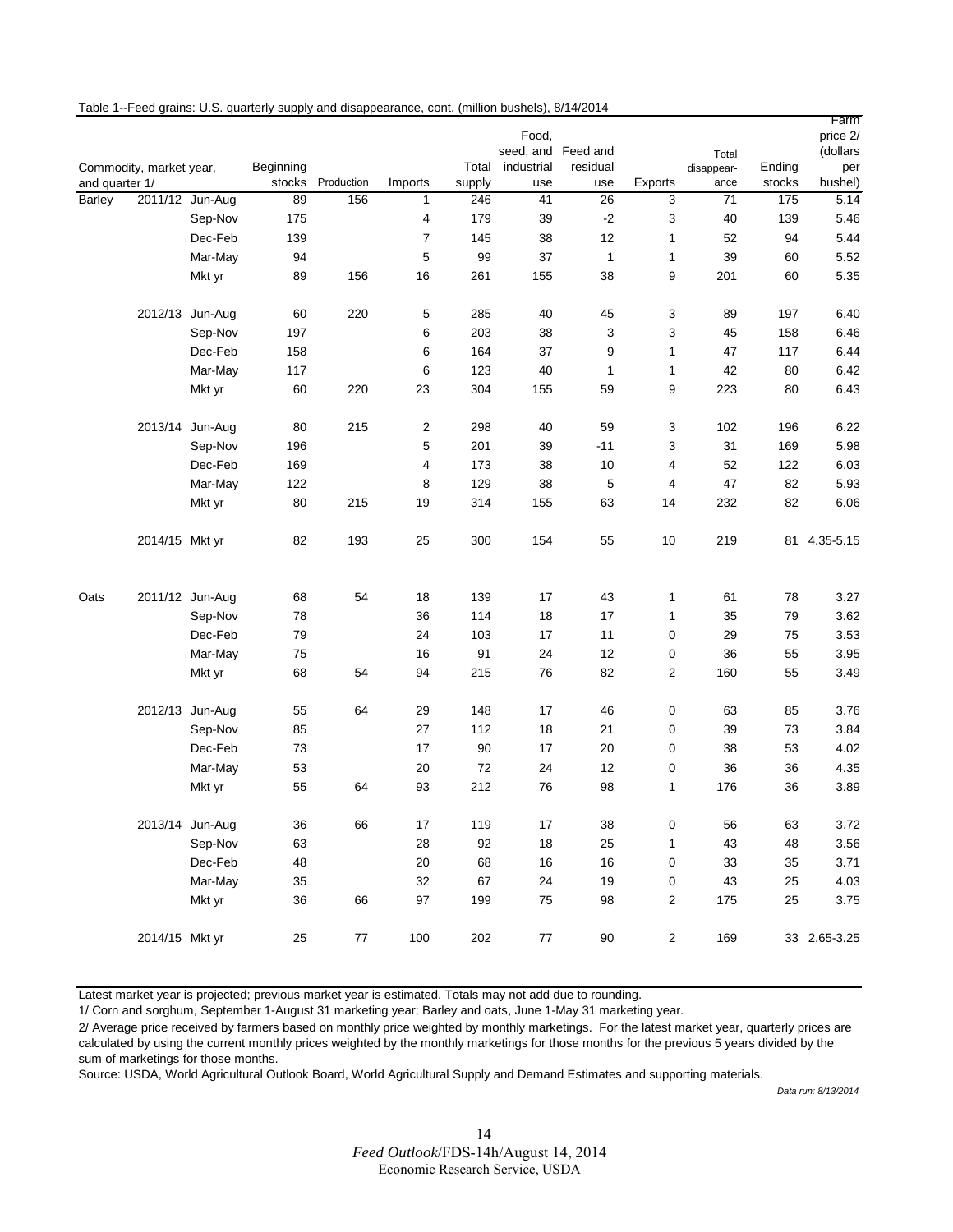#### Table 2--Feed and residual use of wheat and coarse grains, 8/14/2014

| Market year and<br>quarter 1/ |            | Corn<br>(million<br>metric tons) | Sorghum<br>(million)<br>metric tons) | Barley<br>(million<br>metric tons) | Oats<br>(million<br>metric tons) | Feed grains<br>(million<br>metric tons) | Wheat<br>(million<br>metric tons) | Energy feeds<br>(million<br>metric tons) | Grain<br>consuming<br>animal units<br>(millions) | Energy feeds<br>per grain<br>consuming<br>animal unit<br>(tons) |
|-------------------------------|------------|----------------------------------|--------------------------------------|------------------------------------|----------------------------------|-----------------------------------------|-----------------------------------|------------------------------------------|--------------------------------------------------|-----------------------------------------------------------------|
| 2012/13                       | Q1 Sep-Nov | 52.9                             | 2.0                                  | 0.1                                | 0.4                              | 55.3                                    | $-0.9$                            | 54.4                                     |                                                  |                                                                 |
|                               | Q2 Dec-Feb | 27.4                             | 0.1                                  | 0.2                                | 0.3                              | 28.1                                    | 0.2                               | 28.3                                     |                                                  |                                                                 |
|                               | Q3 Mar-May | 23.3                             | 0.4                                  | 0.0                                | 0.2                              | 23.9                                    | $-0.5$                            | 23.4                                     |                                                  |                                                                 |
|                               | Q4 Jun-Aug | 6.3                              | $-0.2$                               | 1.3                                | 0.6                              | 8.0                                     | 11.3                              | 19.3                                     |                                                  |                                                                 |
|                               | MY Sep-Aug | 109.9                            | 2.4                                  | 1.6                                | 1.5                              | 115.3                                   | 10.2                              | 125.5                                    | 91.8                                             | 1.4                                                             |
| 2013/14                       | Q1 Sep-Nov | 61.3                             | 2.4                                  | $-0.2$                             | 0.4                              | 63.9                                    | -4.6                              | 59.3                                     |                                                  |                                                                 |
|                               | Q2 Dec-Feb | 36.9                             | 0.0                                  | 0.2                                | 0.3                              | 37.5                                    | $-0.0$                            | 37.5                                     |                                                  |                                                                 |
|                               | Q3 Mar-May | 21.5                             | 0.1                                  | 0.1                                | 0.4                              | 22.1                                    | $-0.6$                            | 21.4                                     |                                                  |                                                                 |
|                               | MY Sep-Aug | 131.5                            | 2.4                                  | 1.0                                | 1.8                              | 136.7                                   | 0.4                               | 137.1                                    | 89.3                                             | 1.5                                                             |
| 2014/15                       | MY Sep-Aug | 133.4                            | 2.8                                  | 1.2                                | 1.6                              | 138.9                                   | 5.2                               | 144.1                                    | 89.6                                             | 1.6                                                             |

1/ Corn and sorghum, September 1-August 31 marketing year; Barley and oats, June 1-May 31 marketing year.

Source: USDA, World Agricultural Outlook Board, World Agricultural Supply and Demand Estimates and supporting materials.

|          | Table 3--Cash feed grain prices, 8/14/2014 |                      |         |                      |                        |         |                                |                          |                        |         |
|----------|--------------------------------------------|----------------------|---------|----------------------|------------------------|---------|--------------------------------|--------------------------|------------------------|---------|
|          |                                            | Corn, No. 2 yellow,  |         |                      | Corn, No. 2 yellow,    |         | No. 2                          |                          | Sorghum, No. 2 yellow, |         |
| Mkt year |                                            | Central IL           |         |                      | Gulf ports, LA         |         | yellow,                        |                          | Gulf ports, LA         |         |
| and      |                                            | (dollars per bushel) |         |                      | (dollars per bushel)   |         | Plainview<br>(dollars per cwt) |                          |                        |         |
| month 1/ | 2011/12                                    | 2012/13              | 2013/14 | 2011/12              | 2012/13                | 2013/14 | 2011/12                        | 2011/12                  | 2012/13                | 2013/14 |
| Sep      | 6.77                                       | 7.70                 | 4.78    | 7.50                 | 8.15                   | 5.27    | 11.48                          | 12.88                    | 12.97                  | 9.84    |
| Oct      | 6.23                                       | 7.48                 | 4.20    | 6.98                 | 8.16                   | 5.13    | 10.73                          | 12.08                    | 13.20                  | 9.31    |
| Nov      | 6.26                                       | 7.39                 | 4.10    | 6.97                 | 8.18                   | 5.06    | 10.96                          | 12.44                    | 13.10                  | 8.86    |
| Dec      | 5.96                                       | 7.23                 | 4.13    | 6.57                 | 7.85                   | 5.06    | 10.50                          | 11.82                    | 13.14                  | 9.34    |
| Jan      | 6.25                                       | 7.17                 | 4.13    | 6.94                 | 7.70                   | 5.03    |                                | 12.20                    | 13.13                  | 9.77    |
| Feb      | 6.41                                       | 7.15                 | 4.33    | 7.10                 | 7.70                   | 5.32    |                                | 12.09                    | 13.12                  | 10.16   |
| Mar      | 6.46                                       | 7.33                 | 4.64    | 7.13                 | 7.85                   | 5.65    |                                | 12.04                    | 13.32                  | 10.57   |
| Apr      | 6.34                                       | 6.57                 | 4.98    | 6.96                 | 7.11                   | 5.65    |                                | 11.94                    | 12.18                  |         |
| May      | 6.27                                       | 6.83                 | 4.72    | 6.84                 | 7.50                   | 5.51    |                                |                          | 12.42                  |         |
| Jun      | 6.30                                       | 6.94                 | 4.37    | 6.79                 | 7.58                   | 5.14    |                                |                          |                        |         |
| Jul      | 7.85                                       | 6.61                 | 3.74    | 8.46                 | 7.10                   | 4.64    |                                |                          |                        |         |
| Aug      | 8.15                                       | 5.98                 |         | 8.44                 | 6.07                   |         |                                | 13.47                    | 10.01                  |         |
| Mkt year | 6.60                                       | 7.03                 |         | 7.22                 | 7.58                   |         | 10.92                          | 12.33                    | 12.66                  |         |
|          |                                            | Barley, No. 2 feed,  |         |                      | Barley, No. 3 malting, |         |                                | Oats, No. 2 white heavy, |                        |         |
|          |                                            | Minneapolis, MN      |         |                      | Minneapolis, MN        |         |                                | Minneapolis, MN          |                        |         |
|          |                                            | (dollars per bushel) |         | (dollars per bushel) |                        |         |                                | (dollars per bushel)     |                        |         |
|          | 2012/13                                    | 2013/14              | 2014/15 | 2012/13              | 2013/14                | 2014/15 | 2012/13                        | 2013/14                  | 2014/15                |         |
| Jun      | 5.15                                       | 5.01                 | 3.49    | 7.03                 | 6.88                   | 5.71    | 3.37                           | 4.21                     | 3.88                   |         |
| Jul      | 5.52                                       | 4.66                 | 3.01    | 6.89                 | 6.79                   | 5.62    | 3.95                           | 3.84                     | 3.85                   |         |
| Aug      | 5.78                                       | 4.03                 |         | 6.95                 | 5.88                   |         | 3.99                           | 3.78                     |                        |         |
| Sep      | 5.58                                       | 3.48                 |         | 6.99                 | 5.41                   |         | 3.89                           | 3.40                     |                        |         |
| Oct      | 5.51                                       | 3.39                 |         | 7.11                 | 5.50                   |         | 3.98                           | 3.57                     |                        |         |
| Nov      | 5.49                                       | 3.46                 |         | 7.23                 | 5.46                   |         | 3.85                           | 3.79                     |                        |         |
| Dec      | 5.29                                       | 3.52                 |         | 7.22                 | 5.77                   |         | 3.94                           | 3.80                     |                        |         |
| Jan      | 5.08                                       | 3.65                 |         | 7.09                 | 5.72                   |         | 3.79                           | 4.30                     |                        |         |
| Feb      | 5.16                                       | 3.70                 |         | 7.04                 | 5.64                   |         | 4.07                           | 4.64                     |                        |         |
| Mar      | 5.22                                       | 3.87                 |         | 6.87                 | 5.97                   |         | 4.26                           | 4.66                     |                        |         |
| Apr      | 5.00                                       | 3.95                 |         | 6.51                 | 6.24                   |         | 4.13                           | 4.58                     |                        |         |
| May      | 5.04                                       | 3.96                 |         | 6.70                 | 6.10                   |         | 3.99                           | 4.03                     |                        |         |
| Mkt year | 5.32                                       | 3.89                 |         | 6.97                 | 5.95                   |         | 3.93                           | 4.05                     |                        |         |

1/ Corn and sorghum, September 1-August 31 marketing year; Barley and oats, June 1-May 31 marketing year. Simple average of monthly prices for the marketing year.

Source: USDA, Agricultural Marketing Service, http://marketnews.usda.gov/portal/lg.

*Data run: 8/13/2014*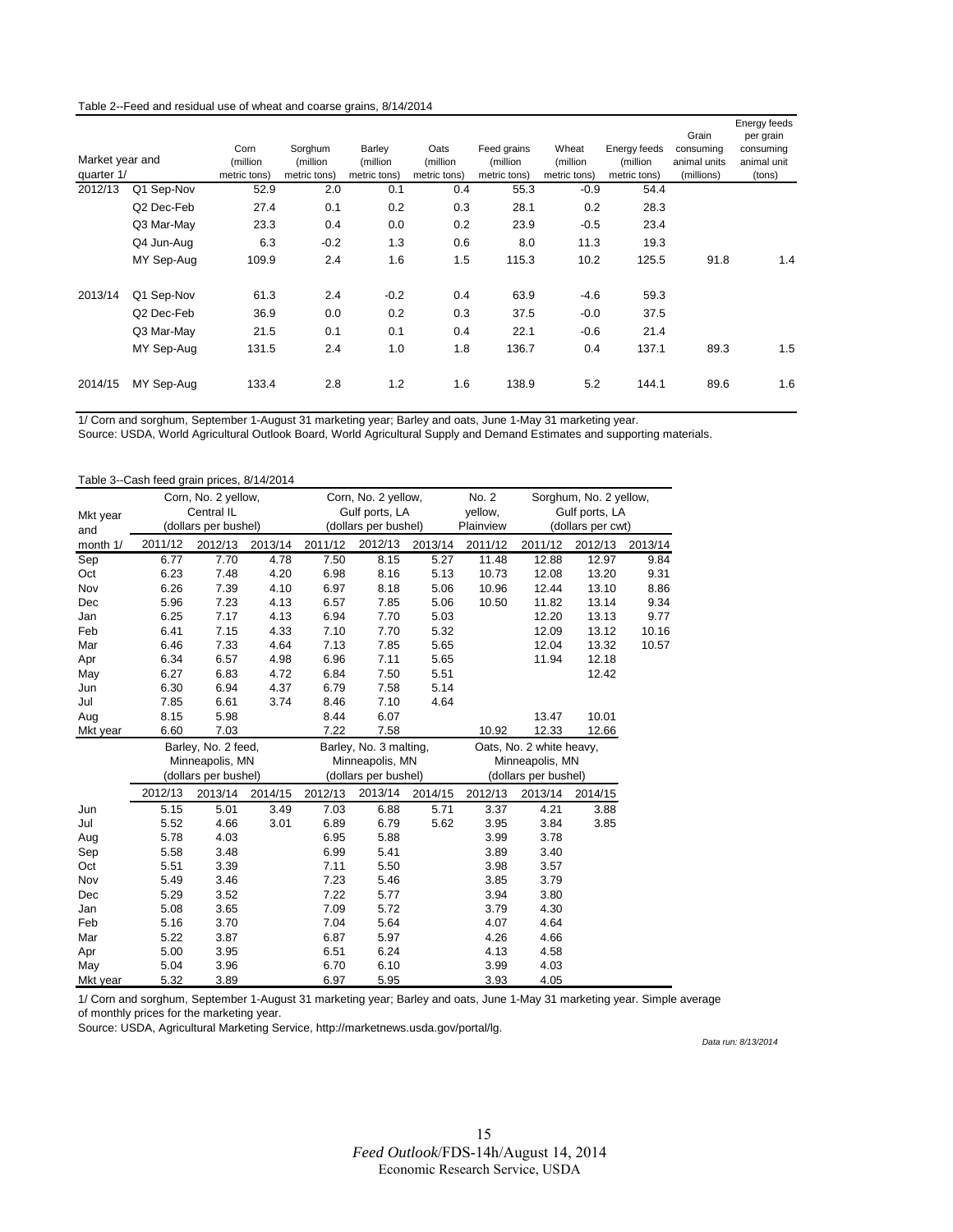| able $\pm$ belocied food and food byproduct photo (dollars por ton), or $\pm$ 2014 |                     | Soybean meal,        |         |                          | Cottonseed meal, |         |                 | Corn gluten feed, |         | Corn gluten meal, |                  |         |
|------------------------------------------------------------------------------------|---------------------|----------------------|---------|--------------------------|------------------|---------|-----------------|-------------------|---------|-------------------|------------------|---------|
| Mkt year                                                                           |                     | high protein,        |         |                          | 41% solvent,     |         |                 | 21% protein,      |         |                   | 60% protein,     |         |
| and month                                                                          |                     | Central Illinois, IL |         |                          | Memphis, TN      |         |                 | Midwest           |         |                   | Midwest          |         |
| 1/                                                                                 | 2011/12             | 2012/13              | 2013/14 | 2011/12                  | 2012/13          | 2013/14 | 2011/12         | 2012/13           | 2013/14 | 2011/12           | 2012/13          | 2013/14 |
| Oct                                                                                | 301.45              | 488.46               | 443.63  | 255.63                   | 343.00           | 355.00  | 173.75          | 226.50            | 157.50  | 524.38            | 753.50           | 601.25  |
| Nov                                                                                | 292.22              | 466.16               | 451.13  | 240.50                   | 376.88           | 345.00  | 168.20          | 209.75            | 158.38  | 487.00            | 716.25           | 631.25  |
| Dec                                                                                | 281.66              | 460.09               | 498.31  | 220.63                   | 345.00           | 401.88  | 155.00          | 203.34            | 168.00  | 441.25            | 673.34           | 638.13  |
| Jan                                                                                | 310.65              | 431.39               | 479.54  | 213.00                   | 327.50           | 378.34  | 138.00          | 204.10            | 165.00  | 433.50            | 599.50           | 625.00  |
| Feb                                                                                | 330.37              | 440.67               | 509.25  | 190.00                   | 279.38           | 388.75  | 133.75          | 209.88            | 167.50  | 448.75            | 584.38           | 668.13  |
| Mar                                                                                | 365.96              | 437.33               | 497.82  | 225.00                   | 301.88           | 401.25  | 129.38          | 204.13            | 177.63  | 487.50            | 581.88           | 744.38  |
| Apr                                                                                | 394.30              | 422.07               | 514.01  | 240.63                   | 314.50           | 405.50  | 128.75          | 176.70            | 166.60  | 498.75            | 540.50           | 784.00  |
| May                                                                                | 415.17              | 465.72               | 519.38  | 270.00                   | 311.88           | 416.88  | 137.80          | 157.25            | 157.00  | 533.00            | 480.63           | 761.25  |
| Jun                                                                                | 422.60              | 496.78               | 501.72  | 294.38                   | 329.38           | 412.50  | 138.00          | 151.00            | 131.88  | 579.00            | 550.00           | 694.50  |
| Jul                                                                                | 515.83              | 544.59               | 450.79  | 350.50                   | 344.50           | 359.50  | 192.20          | 140.60            | 113.70  | 629.00            | 591.00           | 574.00  |
| Aug                                                                                | 564.69              | 464.91               |         | 407.50                   | 330.00           |         | 252.50          | 123.13            |         | 718.75            | 565.63           |         |
| Sep                                                                                | 529.37              | 500.39               |         | 393.75                   | 374.38           |         | 243.38          | 135.50            |         | 721.88            | 573.75           |         |
| Mkt yr                                                                             | 393.69              | 468.21               |         | 275.13                   | 331.52           |         | 165.89          | 178.49            |         | 541.90            | 600.86           |         |
|                                                                                    |                     |                      |         |                          |                  |         |                 |                   |         |                   | Alfalfa hay,     |         |
|                                                                                    | Meat and bone meal, |                      |         | Distillers dried grains, |                  |         |                 | Wheat middlings,  |         |                   | weighted-average |         |
|                                                                                    |                     | <b>Central US</b>    |         | Central Illinois, IL     |                  |         | Kansas City, MO |                   |         |                   | farm price 2/    |         |
|                                                                                    | 2011/12             | 2012/13              | 2013/14 | 2011/12                  | 2012/13          | 2013/14 | 2011/12         | 2012/13           | 2013/14 | 2011/12           | 2012/13          | 2013/14 |
| Oct                                                                                | 299.02              | 463.59               | 385.53  | 207.50                   | 278.00           | 216.50  | 185.69          | 208.57            | 153.37  | 204.00            | 212.00           | 193.00  |
| Nov                                                                                | 284.24              | 380.38               | 410.95  | 216.10                   | 259.00           | 217.13  | 198.55          | 193.60            | 138.69  | 193.00            | 215.00           | 188.00  |
| Dec                                                                                | 280.76              | 320.42               | 459.57  | 192.25                   | 261.67           | 220.50  | 196.24          | 217.37            | 198.00  | 195.00            | 217.00           | 187.00  |
| Jan                                                                                | 285.08              | 338.16               | 456.88  | 194.20                   | 264.90           | 200.00  | 138.58          | 196.38            | 151.62  | 193.00            | 217.00           | 185.00  |
| Feb                                                                                | 289.60              | 410.39               | 438.75  | 203.00                   | 271.13           | 214.38  | 136.35          | 197.47            | 150.24  | 194.00            | 218.00           | 188.00  |
| Mar                                                                                | 337.49              | 474.92               | 501.25  | 213.88                   | 270.88           | 245.00  | 126.71          | 196.93            | 156.62  | 200.00            | 219.00           | 191.00  |
| Apr                                                                                | 421.08              | 424.37               | 560.00  | 213.88                   | 242.40           | 243.50  | 108.05          | 183.64            | 133.38  | 210.00            | 213.00           | 206.00  |
| May                                                                                | 439.82              | 387.05               | 516.25  | 223.40                   | 229.00           | 222.75  | 136.28          | 138.75            | 131.07  | 215.00            | 221.00           | 224.00  |
| Jun                                                                                | 393.29              | 413.74               | 506.88  | 220.63                   | 235.88           | 184.50  | 144.36          | 147.13            | 102.43  | 205.00            | 220.00           | 222.00  |
| Jul                                                                                | 414.07              | 481.53               | 489.83  | 272.90                   | 240.20           | 148.00  | 212.28          | 138.30            | 70.36   | 203.00            | 209.00           | 216.00  |
| Aug                                                                                | 444.80              | 461.38               |         | 301.63                   | 232.13           |         | 256.13          | 120.91            |         | 203.00            | 200.00           |         |
| Sep                                                                                | 490.16              | 450.82               |         | 293.38                   | 230.13           |         | 216.21          | 140.35            |         | 206.00            | 194.00           |         |
| Mkt yr                                                                             | 364.95              | 417.23               |         | 229.39                   | 251.27           |         | 171.28          | 173.28            |         | 196.00            | 210.00           | 197.00  |

Table 4--Selected feed and feed byproduct prices (dollars per ton), 8/14/2014

1/ October 1-September 30 except for hay. Simple average of monthly prices for the marketing year except for hay.

Source: USDA, Agricultural Marketing Service, http://marketnews.usda.gov/portal/lg, and USDA, National Agricultural Statistics Service, http://www.nass.usda.gov/Data\_and\_Statistics/Quick\_Stats/index.asp.

#### Table 5--Corn: Food, seed, and industrial use (million bushels), 8/14/2014

|         |                     |               |             |        |             | beverages    |             |       |                |
|---------|---------------------|---------------|-------------|--------|-------------|--------------|-------------|-------|----------------|
|         |                     | High-fructose |             |        |             | and          | Cereals and |       | Total food,    |
|         |                     | corn syrup    | Glucose and |        | Alcohol for | manufacturin | other       |       | seed, and      |
|         | Mkt year and gtr 1/ | (HFCS)        | dextrose    | Starch | fuel        | g            | products    | Seed  | industrial use |
| 2012/13 | Q1 Sep-Nov          | 123.07        | 70.38       | 63.98  | 1,124.38    | 34.16        | 52.40       | 0.00  | 1,468.37       |
|         | Q2 Dec-Feb          | 113.43        | 66.83       | 59.15  | 1,109.85    | 35.83        | 52.29       | 0.00  | 1,437.37       |
|         | Q3 Mar-May          | 126.32        | 76.89       | 63.02  | 1,193.06    | 37.52        | 52.84       | 22.37 | 1,572.02       |
|         | Q4 Jun-Aug          | 130.48        | 73.91       | 62.36  | 1,221.16    | 32.49        | 52.90       | 2.22  | 1,575.51       |
|         | MY Sep-Aug          | 493.29        | 288.02      | 248.51 | 4,648.45    | 140.00       | 210.42      | 24.58 | 6,053.27       |
| 2013/14 | Q1 Sep-Nov          | 113.43        | 71.21       | 61.42  | 1,215.75    | 34.31        | 49.94       | 0.00  | 1,546.06       |
|         | Q2 Dec-Feb          | 109.96        | 72.85       | 60.47  | 1,275.53    | 35.96        | 49.81       | 0.00  | 1,604.58       |
|         | Q3 Mar-May          | 125.62        | 78.62       | 63.56  | 1,302.66    | 37.63        | 50.33       | 22.16 | 1,680.57       |
|         | MY Sep-Aug          | 480.00        | 290.00      | 250.00 | 5,120.00    | 140.43       | 200.46      | 24.11 | 6,505.00       |
| 2014/15 | MY Sep-Aug          | 490.00        | 280.00      | 250.00 | 5,075.00    | 141.72       | 200.06      | 23.22 | 6,460.00       |

1/ September-August. Latest data may be preliminary or projected.

Source: Calculated by USDA, Economic Research Service.

*Date run: 8/13/2014*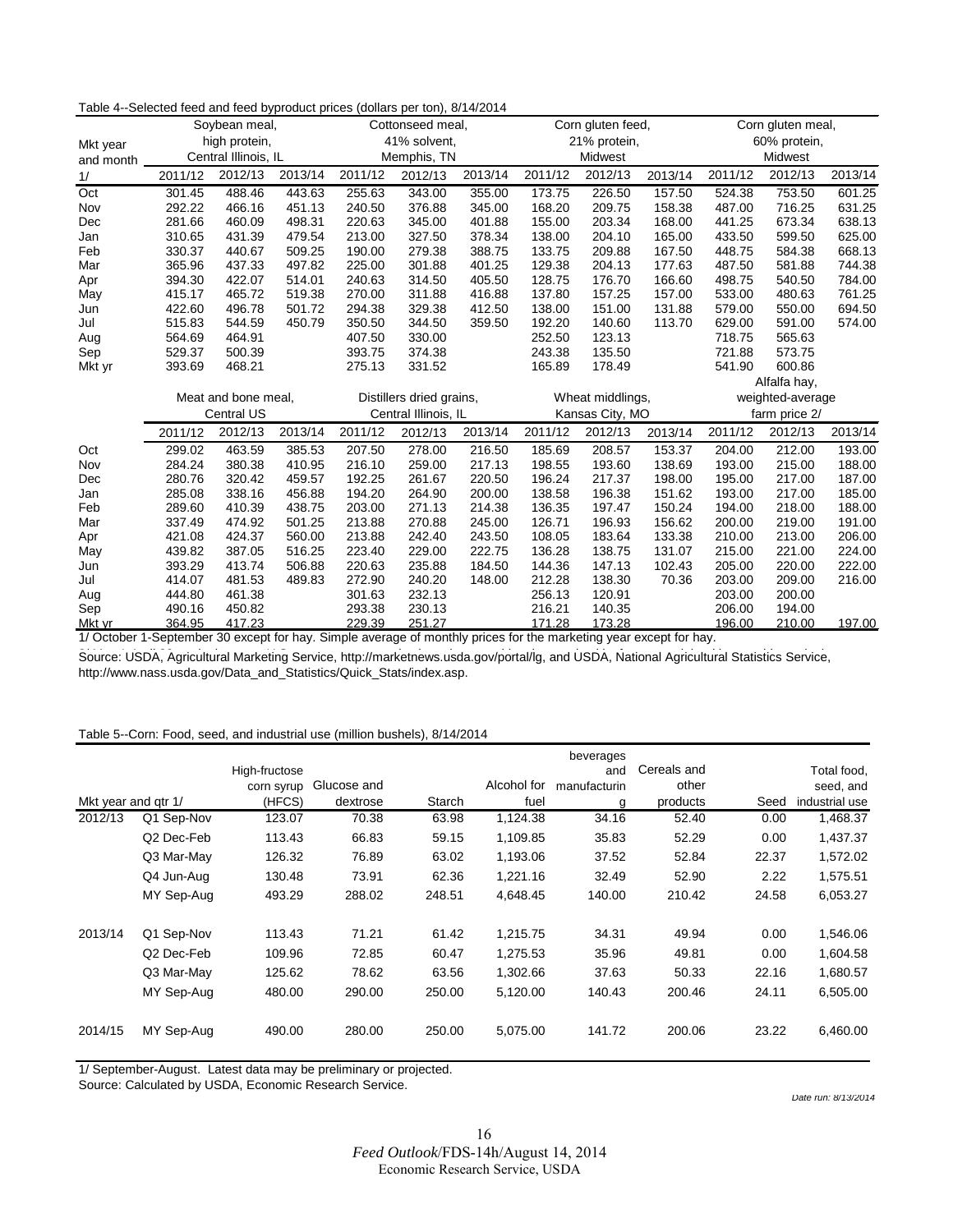Table 6--Wholesale corn milling product and byproduct prices, 8/14/2014

|             |                    |         |                    |         |                   |            |                   |         | High-fructose corn |         |
|-------------|--------------------|---------|--------------------|---------|-------------------|------------|-------------------|---------|--------------------|---------|
|             | Corn meal, yellow, |         | Corn meal, yellow, |         | Corn starch,      |            | Dextrose,         |         | syrup (42%),       |         |
| Mkt year    | Chicago, IL        |         | New York, NY       |         |                   | Midwest 3/ |                   | Midwest |                    | Midwest |
| and month   | (dollars per cwt)  |         | (dollars per cwt)  |         | (dollars per cwt) |            | (cents per pound) |         | (cents per pound)  |         |
| 1/          | 2012/13            | 2013/14 | 2012/13            | 2013/14 | 2012/13           | 2013/14    | 2012/13           | 2013/14 | 2012/13            | 2013/14 |
| Sep         | 29.21              | 27.17   | 31.03              | 28.82   | 24.22             | 21.04      | 34.85             | 35.35   | 23.38              | 25.88   |
| Oct         | 28.56              | 26.47   | 30.39              | 28.10   | 23.05             | 18.55      | 34.85             | 35.35   | 23.38              | 25.88   |
| Nov         | 28.34              | 26.22   | 30.17              | 27.95   | 22.24             | 15.64      | 35.35             | 34.10   | 23.38              | 24.38   |
| Dec         | 28.01              | 26.26   | 29.84              | 27.89   | 22.27             | 14.68      | 35.10             | 32.85   | 23.38              | 22.88   |
| Jan         | 27.93              | 24.69   | 29.76              | 26.44   | 22.78             | 14.41      | 35.35             | 29.62   | 25.88              | 20.79   |
| Feb         | 27.63              | 21.66   | 29.46              | 23.36   | 22.27             | 14.44      | 35.35             | 30.50   | 25.88              | 21.25   |
| Mar         | 27.79              | 21.50   | 29.61              | 23.24   | 22.81             | 14.68      | 35.35             | 30.50   | 25.88              | 21.25   |
| Apr         | 27.19              | 21.08   | 29.07              | 22.75   | 23.08             | 14.98      | 35.35             | 30.50   | 25.88              | 21.25   |
| May         | 27.94              | 20.21   | 29.77              | 21.88   | 21.97             | 15.64      | 35.35             | 30.50   | 25.88              | 21.25   |
| Jun         | 28.35              | 19.92   | 30.18              | 21.59   | 22.72             | 15.88      | 35.35             | 32.17   | 25.88              | 21.25   |
| Jul         | 29.08              | 18.56   | 30.91              | 20.23   | 23.38             |            | 35.35             | 34.50   | 25.88              | 21.25   |
| Aug         | 28.07              |         | 29.80              |         | 23.08             |            | 35.35             |         | 25.88              |         |
| Mkt year 2/ | 28.17              |         | 30.00              |         | 22.82             |            | 35.25             |         | 25.04              |         |

1/ September-August. Latest month is preliminary.

2/ Simple average of monthly prices for the marketing year.

3/ Bulk-industrial, unmodified.

Source: Milling and Baking News, except for corn starch which is from private industry.

*Date run: 8/13/2014*

|                           |                     | ---------- 2012/13 ---------- |     |                | ---------- 2013/14 ---------- |     |  |  |
|---------------------------|---------------------|-------------------------------|-----|----------------|-------------------------------|-----|--|--|
| Import and country/region |                     | Mkt year                      | Jun | Mkt year       | Jun                           | Jun |  |  |
| Oats                      | Canada              | 1,591                         | 101 | 1,505          | 57                            | 133 |  |  |
|                           | Sweden              | 8                             |     | 99             |                               |     |  |  |
|                           | Australia (No       | 2                             | 0   | 5              | 0                             | 2   |  |  |
|                           | All other countries | $\Omega$                      | 0   | 67             | $\Omega$                      | 19  |  |  |
|                           | Total 2/            | 1,601                         | 101 | 1,676          | 57                            | 155 |  |  |
| Malting barley            | Canada              | 342                           | 38  | 242            | 5                             | 40  |  |  |
|                           | All other countries | $\mathbf 0$                   |     |                |                               |     |  |  |
|                           | Total 2/            | 342                           | 38  | 242            | 5                             | 40  |  |  |
| Other barley 3/           | Canada              | 161                           | 3   | 162            | 9                             | 20  |  |  |
|                           | All other countries | 4                             | 0   | $\overline{4}$ | 0                             | 1   |  |  |
|                           | Total 2/            | 165                           | 3   | 166            | 9                             | 20  |  |  |

#### Table 7--U.S. feed grain imports by selected sources (1,000 metric tons) 1/, 8/14/2014

1/ Grain only. Market year (June-May) and market year to date.

2/ Totals may not add due to rounding.

3/ Grain for purposes other than malting, such as feed and seed use.

Source: U.S. Department of Commerce, Bureau of the Census, Foreign Trade Statistics.

*Date run: 8/13/2014*